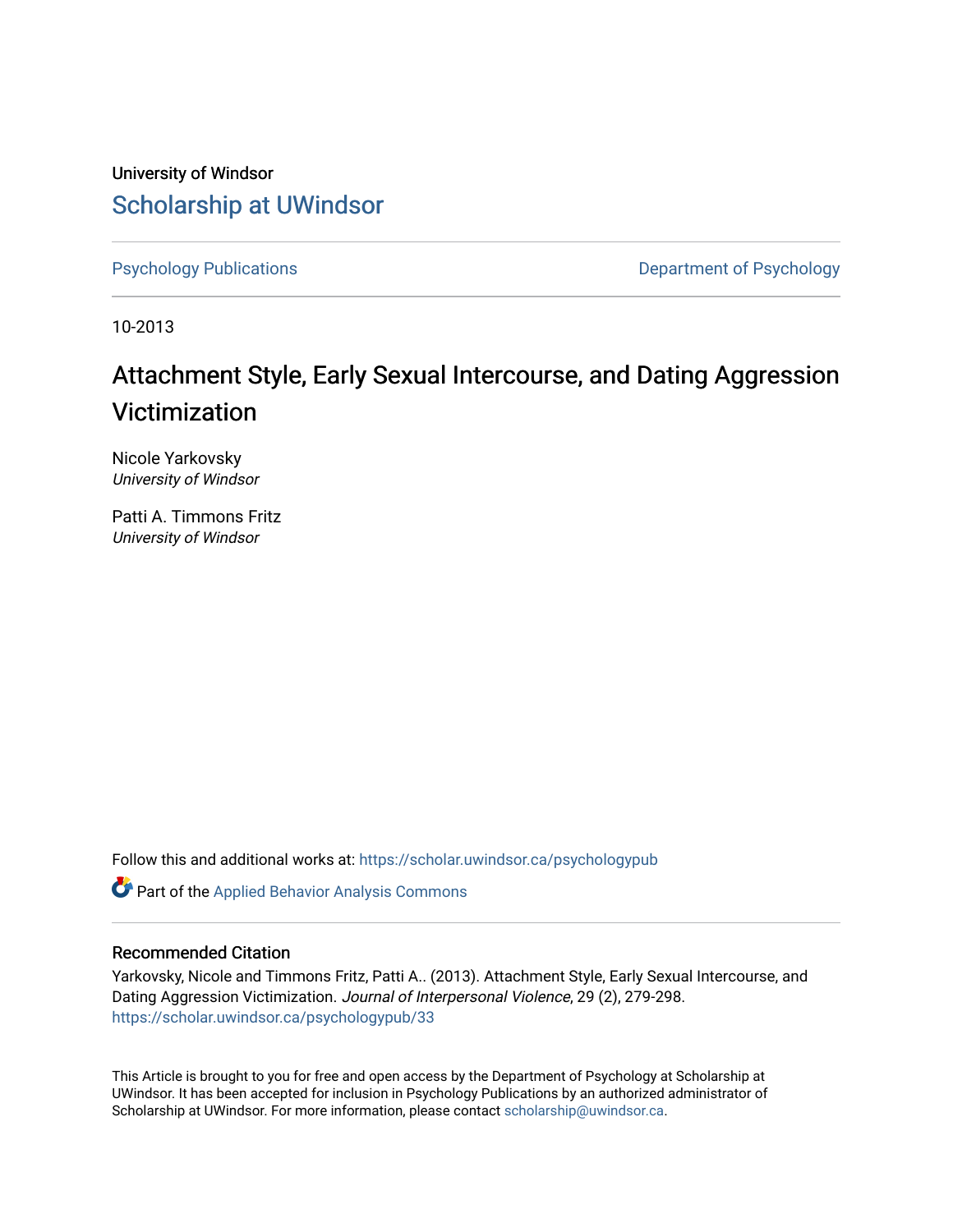## **Attachment Style, Early Sexual Intercourse, and Dating Aggression Victimization**

Journal of Interpersonal Violence  $XX(X)$  1–20 © The Author(s) 2013 Reprints and permissions: sagepub.com/journalsPermissions.nav DOI: 10.1177/0886260513505143 jiv.sagepub.com



## **Nicole Yarkovsky, MA, and** Patti A. Timmons-Fritz, PhD, CPsych<sup>1</sup><sub>[AQ: 1]</sub>

#### **Abstract**

The present study examined relations between attachment style, age at first sexual intercourse, and dating aggression (DA) victimization. In all, 137 heterosexual female undergraduate students 18 to 25 years of age (*M* = 20.76, *SD* = 1.87) completed an online questionnaire that included questions regarding sexual history, attachment style (Experiences in Close Relationships Scale), and DA (Conflict in Adolescent Dating Relationships Inventory). Initial bivariate correlations revealed that women reported higher rates of DA victimization if they were more anxiously attached (*r* = .30, *p* = .000), had an earlier age at vaginal sexual debut (*r* = −.19, *p* = .015), and had an earlier age at oral sexual debut (*r* = −.15, *p* = .046); however, when entered into a predictive multivariate model, neither the addition of anxious attachment nor an early age at sexual debut accounted for a significant amount of variance above and beyond control variables. Although we were unable to affirm anxious attachment and an early age at first intercourse as risk factors for DA victimization, these findings emphasize the need to control for social desirability when gathering information on sensitive topics in clinical and research settings.

1University of Windsor, Ontario, Canada

**Corresponding Author:**

Nicole Yarkovsky, University of Windsor, 401 Sunset Avenue, Windsor, Ontario N9B 3P4, Canada.

Email: yarkovs@uwindsor.ca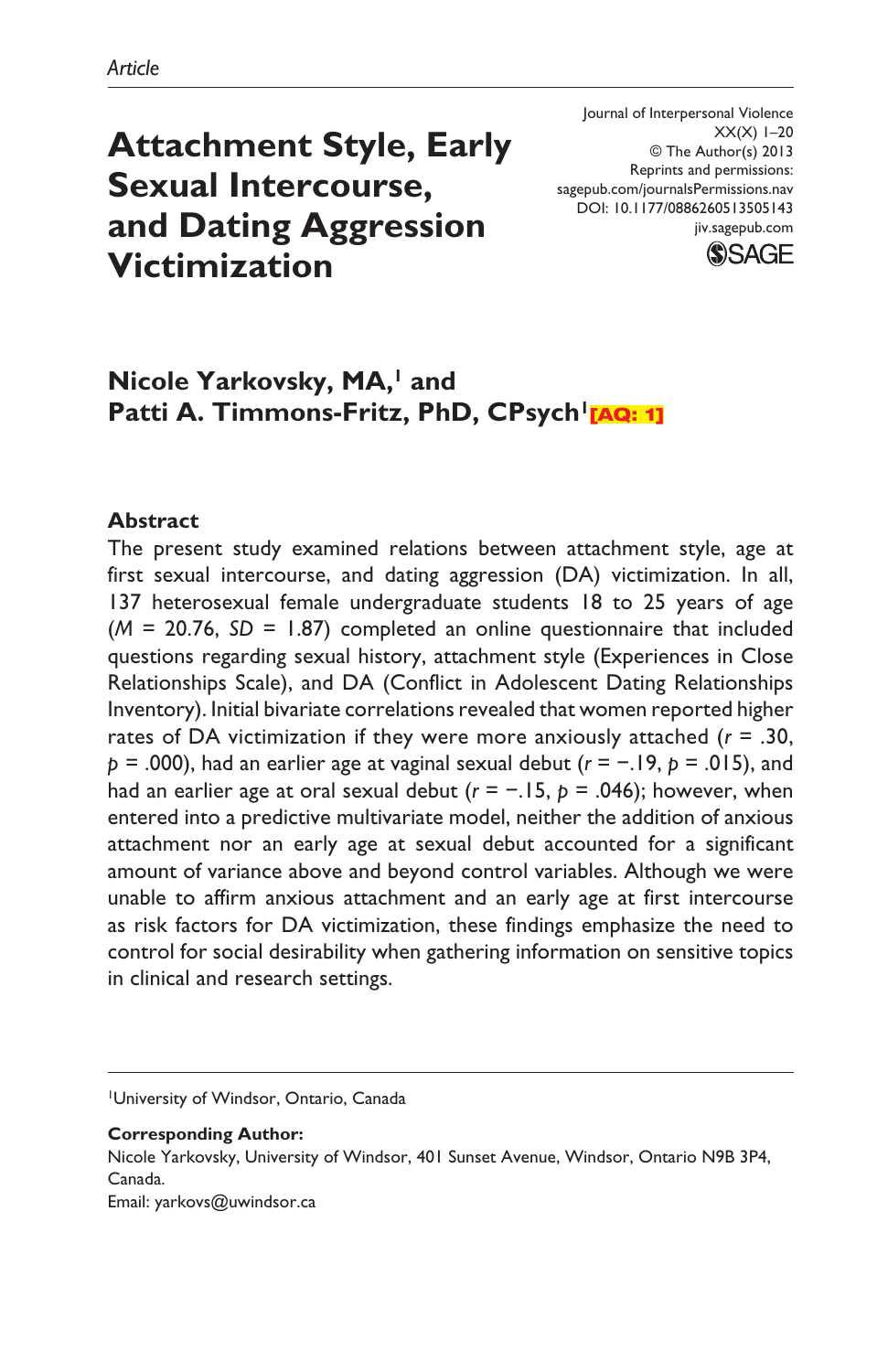#### **Keywords**

attachment, predicting domestic violence, dating violence, domestic violence, sexuality, anything related to domestic violence

Dating is a healthy part of development for the majority of adolescents and young adults, but it may result in unhealthy outcomes for a subset of youth who experience aggression in their early relationships. Dating aggression (DA) has been associated with suicide, substance use, risky sexual behavior, and a heightened risk of revictimization, among other concerns (Silverman, Raj, Mucci, & Hathaway, 2001; Smith, White, & Holland, 2003). The high rate of DA in adolescence and young adulthood coupled with the potential negative consequences underscores the importance of identifying risk factors associated with DA victimization.

One such risk factor is an early age at first sexual intercourse. Recent research has found that an early age at first intercourse not only predicted DA victimization, but also distinguished between individuals who experienced DA solely in adolescence versus those who experienced continued victimization into adulthood (Halpern, Spriggs, Martin, & Kupper, 2009). Anxious attachment style has been linked to both an early age at first intercourse (Bogaert & Sadava, 2002; Gentzler & Kerns, 2004) and a heightened risk of DA (Henderson, Bartholomew, Trinke, & Kwong, 2005; Higginbotham, Ketring, Hibbert, Wright, & Guarino, 2007; Sandberg, Suess, & Heaton, 2010; Tracy, Shaver, Albino, & Cooper, 2003), suggesting that it might both serve as a potential risk factor for DA and influence the relation between age at first intercourse and DA victimization. The purpose of the present study was to further evaluate the relations among attachment style, age at first sexual intercourse, and DA victimization.

Attachment theory purports that positive and negative experiences in one's family of origin shape the emotional bond between a caregiver and child, and ultimately influence the beliefs a child has about himself or herself and others (Ainsworth, Blehar, Waters, & Wall, 1978; Bowlby, 1973). In a well-known study, Ainsworth et al. (1978) categorized infants as having a secure, anxious, or avoidant attachment based on their reaction to their mother in different scenarios. Bowlby (1973) theorized that attachment patterns are fairly stable from infancy to adulthood and noted that people often attract romantic partners who are congruent with the working models they developed during childhood. Both Hazan and Shaver (1987) and Bartholomew and Horowitz (1991) proposed models of attachment in adult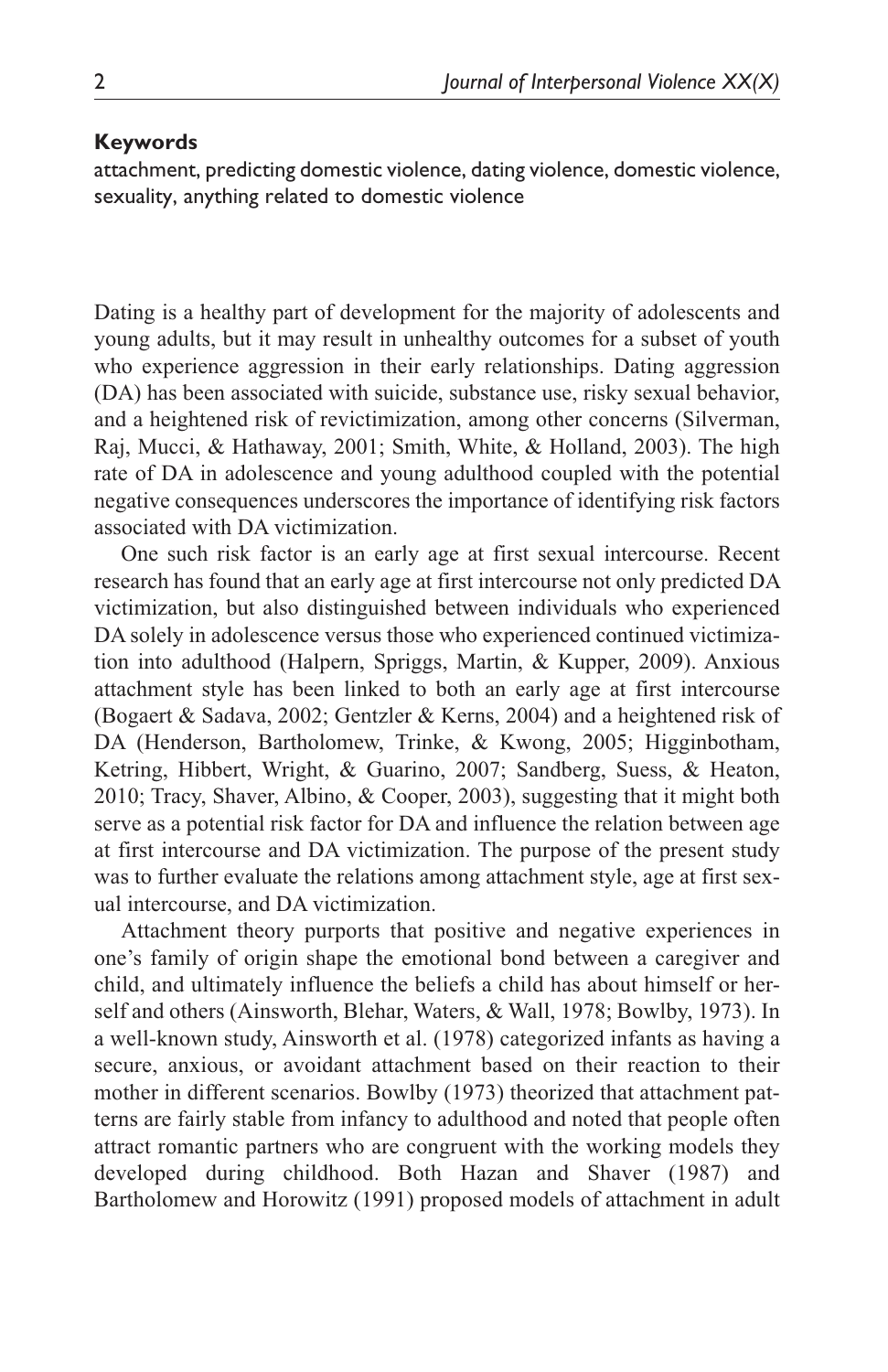relationships; the former retained the original three-dimensional model, whereas the latter suggested a new two-dimensional model. A review of multiple models of adult attachment and an exploratory factor analysis of items from all available measures of attachment revealed that most models can be reduced to two dimensions, namely, anxiety and avoidance (Brennan, Clark, & Shaver, 1998).

It is suggested that in adulthood, the primary attachment figure shifts from caregiver to peers or romantic partners (Fraley & Davis, 1997) and that early beliefs about oneself and others (i.e., attachment style) can influence thoughts, behaviors, and sexuality in romantic relationships (Diamond & Blatt, 2007). Anxiously attached individuals are characterized by a strong desire for closeness, fear of abandonment, and dependency on others for self-worth, whereas avoidant individuals prefer independence from romantic partners and a fear of closeness (Hazan & Shaver, 1987). Both anxious and avoidant attachment styles (collectively referred to as insecure attachment styles) have been linked to problematic relationship dynamics such as low satisfaction, lack of perceived support, decreased connectedness, and increased conflict; however, there is evidence to suggest that these two attachment styles have differing effects on romantic relationships (Li & Chan, 2012). Given the characterological differences between the two insecure attachment styles, anxiously attached individuals may be more likely to overlook or downplay warning signs that a partner may be aggressive and to use sexual intercourse as a method of securing closeness compared with avoidant individuals. Indeed, multiple studies have found that anxiously attached individuals are more likely to experience DA victimization (Henderson et al., 2005; Roberts & Noller, 1998; Sandberg et al., 2010) as well as an early sexual debut (Bogaert & Sadava, 2002; Gentzler & Kerns, 2004) compared with nonanxiously attached individuals.

A recent meta-analysis on the effects of attachment on romantic relationship quality revealed that anxious attachment was more positively correlated with conflict in relationships compared with avoidant attachment (Li & Chan, 2012). Although some studies have found that an insecure attachment style in general is associated with DA victimization (e.g., Higginbotham et al., 2007), many have noted an important link between anxious attachment and DA victimization. For example, Sandberg and colleagues (2010) conducted a study with 224 college women to determine if attachment anxiety mediated the relation between interpersonal violence and posttraumatic symptomology. As part of their analysis, they determined that anxious attachment was significantly correlated with adult sexual victimization, whereas avoidant attachment was not. In a similar exploration of attachment and DA, Henderson and colleagues (2005) found that men and women  $(n = 128)$  with preoccupied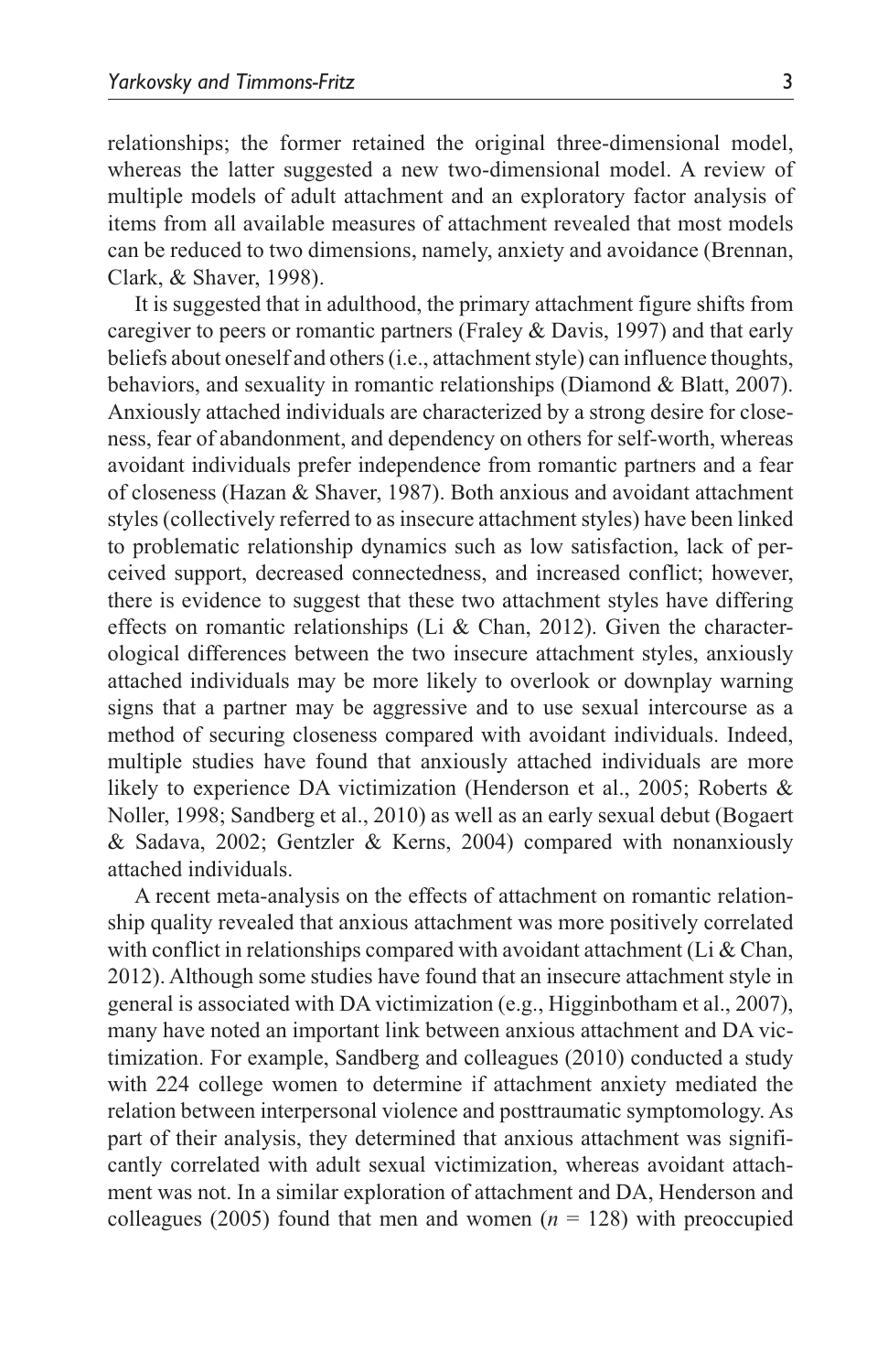attachment styles (i.e., high in anxiety and low in avoidance) were at greater risk of physical and psychological abuse.

An anxious attachment style has also been linked to an early age at first intercourse among women (Bogaert & Sadava, 2002; Gentzler & Kerns, 2004), which has likewise been associated with DA victimization (Halpern et al., 2009; Silverman et al., 2001). Anxiously attached individuals may be more likely to engage in risky sexual behaviors due to their strong desire for emotional intimacy and closeness (Gentzler & Kerns, 2004), whereas avoidant individuals tend to limit emotional intimacy in a relationship by avoiding sexual intercourse or participating in casual sex (Brennan & Shaver, 1995; Cooper, Shaver, & Collins, 1998).

Gentzler and Kerns (2004) examined the relation between attachment and sexual experiences with a sample of 328 male and female undergraduate students. They divided their sample into three groups: those who had had sexual intercourse at the age of 15 years or younger, those who had had sexual intercourse at 16 years or older, and those who had not had sexual intercourse. They found a marginally significant interaction between first sexual intercourse and gender  $(p < .07)$ , such that women who had an early sexual debut scored higher on measures of anxious attachment than those who had a later sexual debut, and men who had not engaged in sexual intercourse scored higher on measures of anxious attachment than those who had.

The relationship between attachment style and age at first intercourse is of interest because both of these variables have been separately linked to DA victimization. Two recent studies have shown that an early age at first intercourse is related to an increased risk of DA victimization among adolescent girls (Halpern et al., 2009; Silverman et al., 2001). Silverman and colleagues analyzed two waves of data from the Youth Risk Behavior Survey (YRBS; *n*  $= 1.977$ ,  $n = 2.186$ ). Responses indicated that girls who had had sexual intercourse before the age of 15 were more likely to have experienced physical, sexual, or both forms of DA. The association was the strongest for girls who had experienced both forms of violence, suggesting that age at first intercourse may help identify a particularly vulnerable population.

Halpern et al. (2009) extended this line of research by conducting the first known study to prospectively examine the association between DA and early age at first intercourse. Data from 4,134 youth who completed all three waves of the National Longitudinal Study of Adolescent Health were used to compare the prevalence of DA victimization that begins in adolescence versus in young adulthood. They examined the association of individual characteristics, such as age at first intercourse, with victimization that occurs only during adolescence, victimization that occurs only during young adulthood, and persistent victimization from adolescence into adulthood. They found that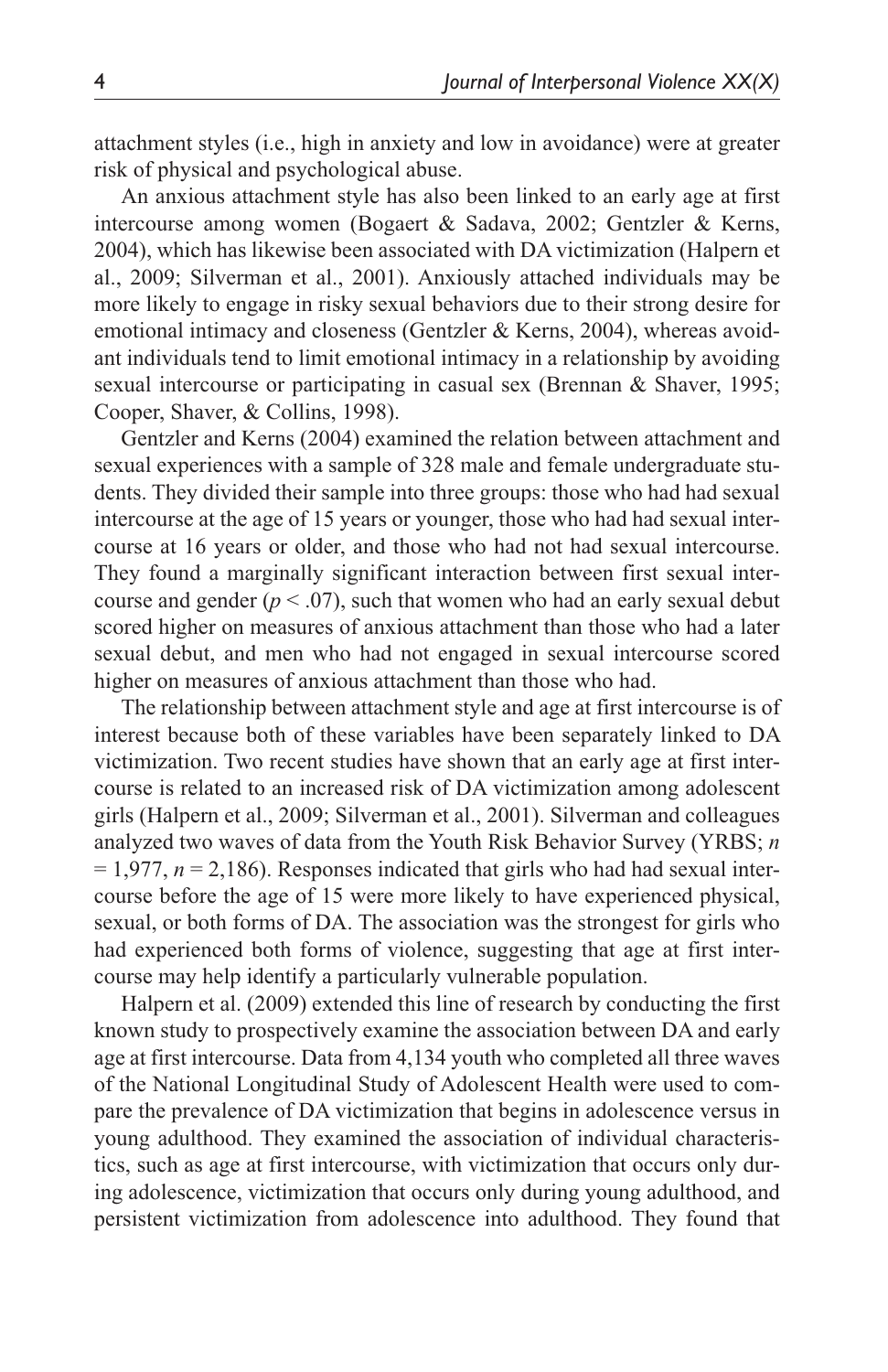having intercourse before the age of 16 years was the only variable related to all three of the aforementioned trajectories of DA. Furthermore, an early age at first intercourse reliably predicted persistent victimization when compared with both no victimization experiences and victimization that occurred solely during adolescence. It is noteworthy that both Silverman et al. (2001) and Halpern et al. relied on a small number of items to assess DA victimization, assessed physical and sexual victimization only, did not specify whether intercourse was consensual, and relied on national data sets that were not designed specifically for the purpose of assessing DA. As such, replication of these findings is warranted.

Last, Tracy et al. (2003) conducted the only known study that has incorporated all three of the present study's domains of interest: adult attachment style, sexual experiences, and DA victimization. Using Hazan and Shaver's (1987) descriptions, adolescents'  $(N = 2,011)$  attachments were classified as avoidant, anxious/ambivalent, or secure. Participants were queried on general sexual experiences (e.g., if they had had sexual intercourse), experiences on specific occasions of intercourse (e.g., reasons for having intercourse), and also experiences of sexual DA. Associations between attachment styles and sexual experiences varied by gender, with anxiously attached girls and securely attached males evidencing the most sexual experience. Regardless of gender, adolescents with secure attachments were less likely than those with insecure attachments to report perpetration or victimization of sexual DA. Although the Tracy et al. study is the only known study to include questions pertaining to first sexual intercourse, attachment style, and DA victimization, we did not ask about participants' age at first intercourse, nor did we explore experiences of physical or psychological DA. Therefore, no known study has explored the relation between age at first sexual debut, attachment style, and DA victimization.

## **Purposes and Hypotheses of the Present Study**

The present study aimed to add to the literature on risk factors associated with DA victimization by elucidating the relations between anxious attachment, an early age at first intercourse, and DA victimization. The primary aim was not only to replicate the reported associations between potential risk factor (age at first intercourse and anxious attachment) and DA victimization, but also to strengthen these findings by using multi-item, state-ofthe-art measures, while controlling for potential confounds and by assessing oral as well as vaginal intercourse. No known studies to date have specifically examined the relations among age at first oral intercourse, anxious attachment, and DA victimization. A secondary aim was to compare the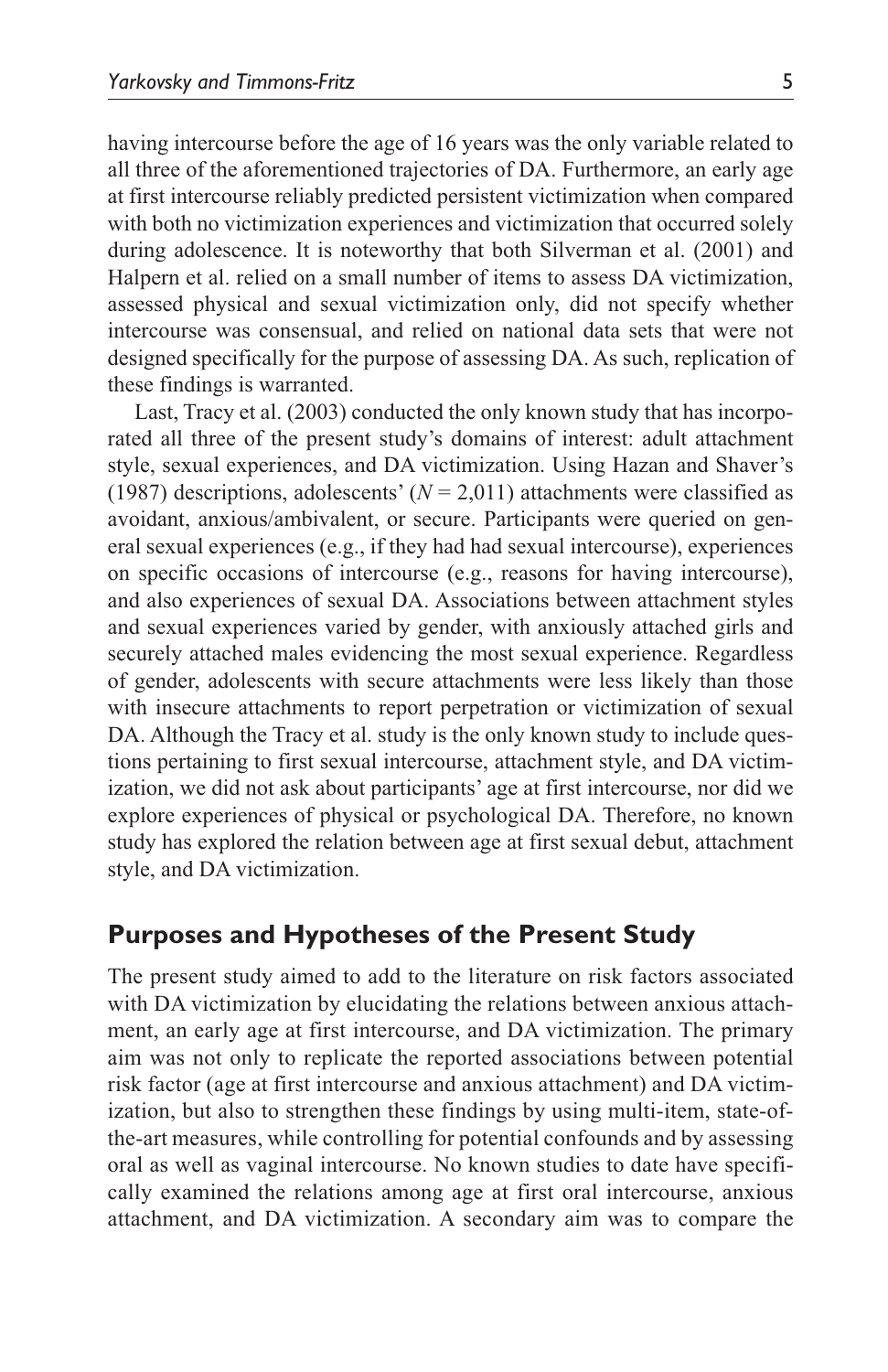strength of the relations between the two potential risk factors and DA victimization, and to explore interaction effects between anxious attachment and an early age at first intercourse.

This study focused solely on women due to the fundamental differences in severity and motivations between male-perpetrated and female-perpetrated DA (Bookwala, Frieze, Smith, & Ryan, 1992; Makepeace, 1983). Because of these gender differences in the perpetration of DA, risk factors for DA victimization were also expected to differ by gender. Although exploring the association between attachment and age at first intercourse was only a secondary aim of our study, this relationship has also been shown to differ as a function of gender (Bogaert & Sadava, 2002; Gentzler & Kerns, 2004), and would thus warrant separate analyses. Although an investigation of gender differences in the relations between attachment style, age at first intercourse, and DA victimization is a worthy endeavor, it was outside the scope of this study.

Based on the review of the literature presented before, the following hypotheses were proposed to better understand the relation between individual characteristics and DA victimization: (a) anxious attachment would be positively correlated with DA victimization, (b) age at first sexual intercourse would be negatively correlated with DA victimization, and (c) anxious attachment would be negatively correlated with age at first sexual intercourse. The literature on attachment style and age at first sexual intercourse as correlates of DA is sparse; therefore, differences in the strength of these relations were examined in an explorative manner. Interaction effects between the two independent variables and DA victimization were also explored, as individuals with both an early age at first intercourse and an anxious attachment style may be at a greater risk of DA than individuals with only one of these characteristics.

## **Method**

## *Participants*

Participants were 158 undergraduate students from a small Canadian university who were able to access the online study if they reported that they were female, 25 years old or younger, had previously been in a romantic relationship, and had previously engaged in consensual intercourse with a male (vaginal or oral). Data from 15 participants were excluded from analyses because they were above the age of 25 years  $(n = 3)$ , were currently married or engaged  $(n = 9)$ , reported a sexual orientation other than heterosexual  $(n = 2)$ , or failed to complete an entire measure  $(n = 1)$ . For reasons unknown, four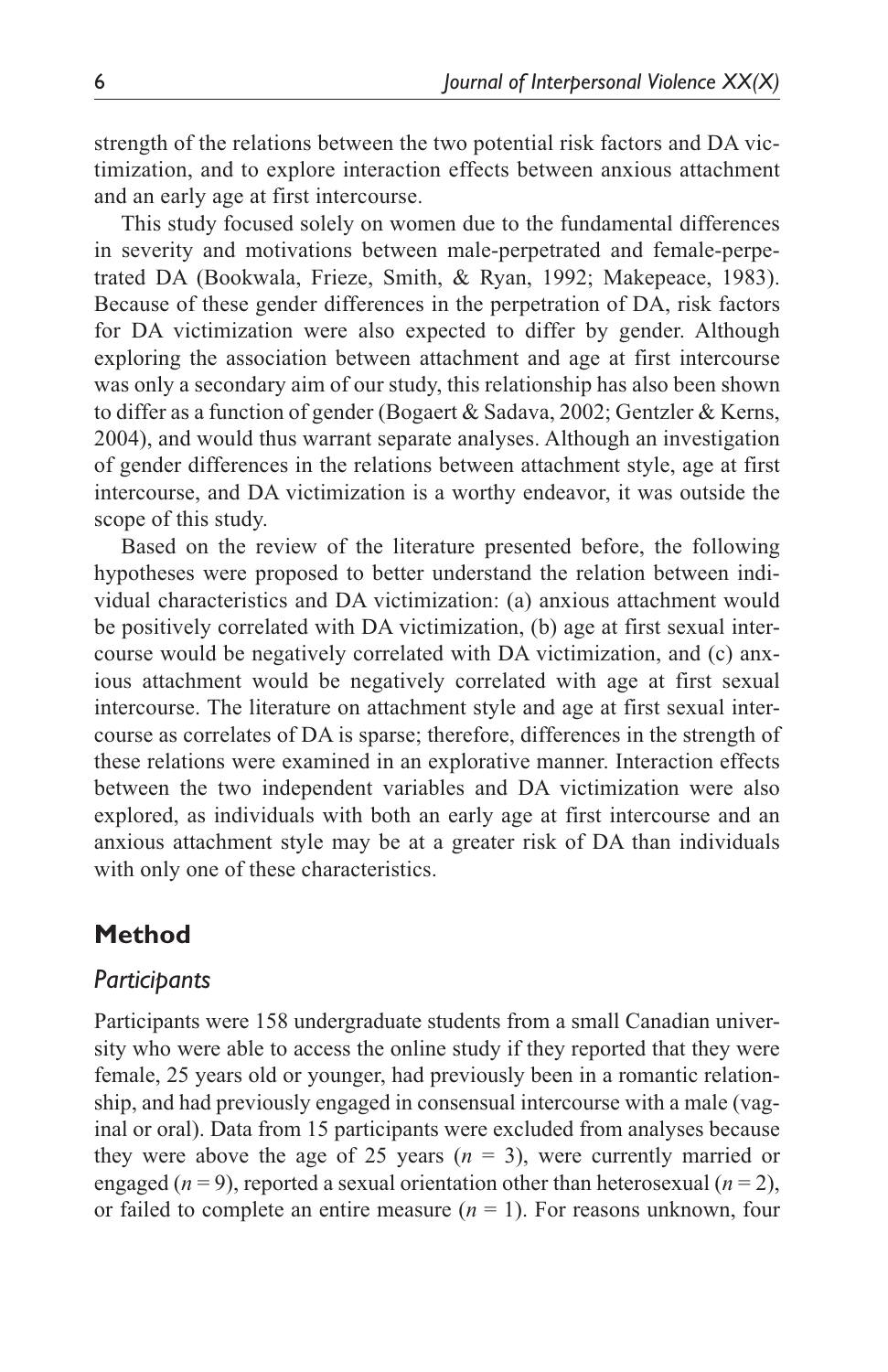women exited the survey prematurely, thus withdrawing their data from the study, and two women chose to withdraw by clicking the "withdraw" button. Therefore, the final data set consisted of 137 women.

Most women were full-time students (89%) majoring in Arts and Social Science (77%) within the age range of 18 to 25 years ( $M = 20.76$ ,  $SD = 1.87$ ). Reported ethnicities were White (82%), Black (9%), Chinese (4%), South Asian (4%), Filipino (2%), and Other (1%). Women's relationship status varied between single (20%), casually dating (4%), or dating exclusively (77%). On average, women reported entering puberty at the age of 13  $(SD = 1.42)$ years, having their first dating relationship at 15 years  $(SD = 1.65)$ , and having had a total of five dating relationships (*SD* = 5.48). Reported family incomes were US\$0 to 9,999 (3%), US\$10,000 to 19,000 (4%), US\$20,000 to 29,000 (5%), US\$30,000 to 39,000 (10%), US\$40,000 to 49,000 (13%), US\$50,000 to 59,000 (7%), US\$60,000 to 69,000 (15%), US\$70,000 to 79,000 (12%), and US\$80,000 or more (33%). Participation was voluntary and participants received course credit for their involvement.

#### *Measures*

The key constructs in this study were attachment style, DA victimization, and age at sexual debut. The measurement of each construct is discussed next.

*Attachment style.* The Experiences in Close Relationships Scale (ECR; Brennan et al., 1998) is a 36-item self-report attachment measure designed to assess two underlying dimensions of attachment: attachment anxiety ( $\alpha$  = .91) and attachment avoidance ( $\alpha$  = .94). The two dimensions are uncorrelated with each other  $(r = .11)$ , have moderate test–retest reliability ( $\alpha$  range = .50-.75), and are highly correlated with scales measuring similar constructs (Brennan et al., 1998). Participants rated each item on a 7-point Likert-type scale (ranging from 1 = *disagree strongly* to 7 = *agree strongly*) based on how they generally experience relationships. Only the attachment-related anxiety dimension was used in the present study ( $\alpha$  = .92). An example item is "I worry about being abandoned."

*DA.* The Conflict in Adolescent Dating Relationships Inventory (CADRI; Wolfe et al., 2001) is a 35-item self-report questionnaire designed to measure physical abuse, threatening behavior, sexual abuse, verbal or emotional abuse, and relational abuse among adolescent dating partners. It has demonstrated fair internal consistency with an alpha for the overall abuse factor in the mid-.80s, and test–retest reliabilities for the individual scales ranging from .28 to the mid-.60s. Although participants were between the ages of 18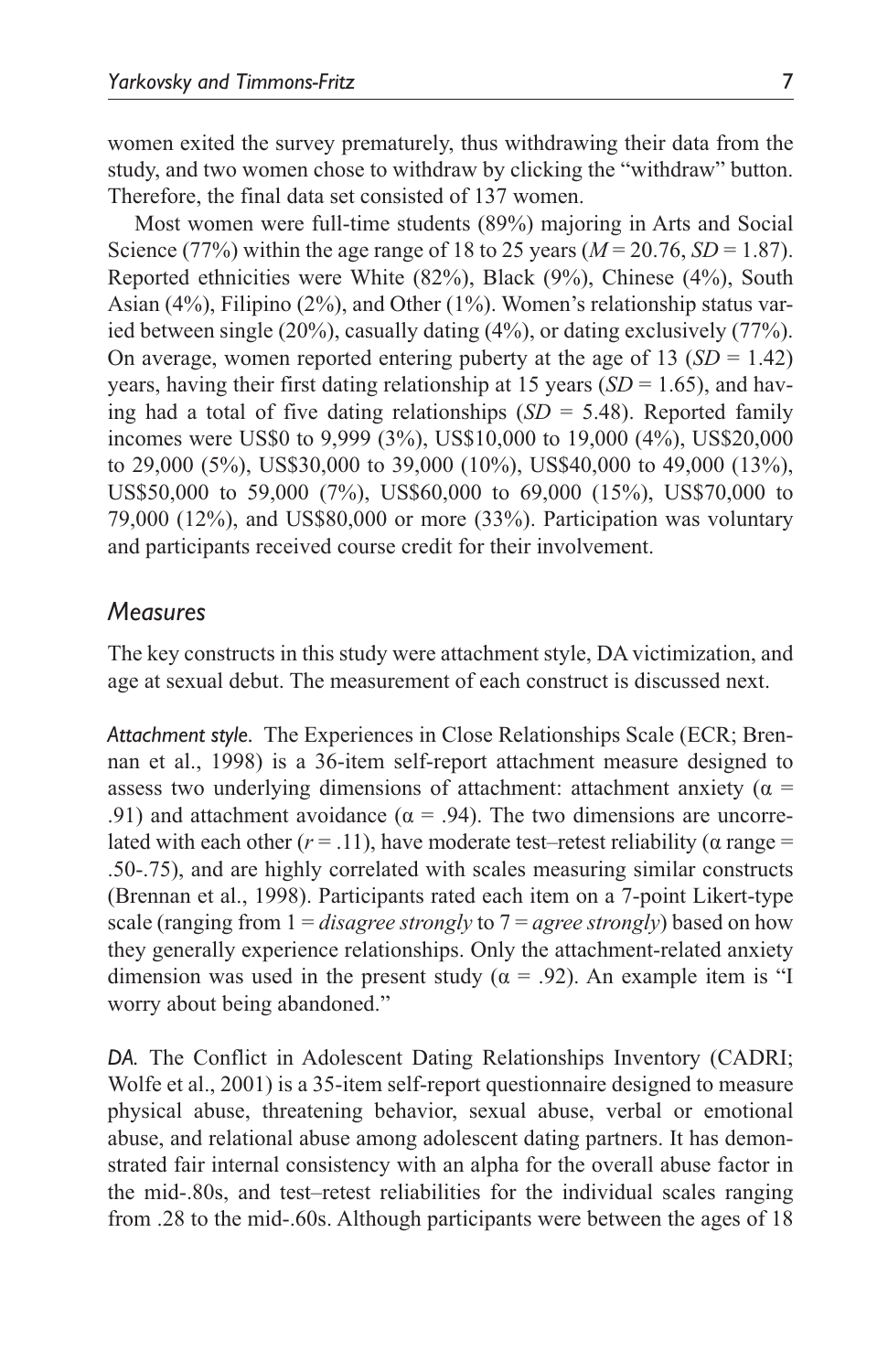to 25 years at the time of study, they were asked to reflect on past relationships, which would have likely occurred during the span of early to late adolescence. Thus, the CADRI items were expected to be more developmentally appropriate than measures standardized on adults because the CADRI accounts for differences between adult and adolescent relationships (e.g., commitment level, causes of conflict, frequency of using children or financial support as a threat).

Instructions were modified so that participants estimated how often each item occurred across all romantic relationships rather than prevalence within the last year. Although only data from heterosexual individuals were analyzed in this study, we changed the term *boyfriend* to *partner* to be sensitive to participants who identified with a different sexual orientation. Response choices for each item were as follows: (1) *never, this has never happened*; (2) *seldom, this has only happened 1 to 2 times*; (3) *this has happened about 3 to 5 times*; and (4) *this has happened 6 times or more*. Item scores were summed to create a total score, with higher scores indicative of greater abuse. An example item is "My partner slapped me or pulled my hair." Only victimization scores were utilized in the present study ( $\alpha = .88$ ).

*Age at sexual debut and demographics.* An open-ended question was included in a 29-item demographic questionnaire to ascertain the age at which participants first had vaginal and oral intercourse. The demographic questionnaire also included questions pertaining to age, sex, ethnicity, family income, level of education, and information regarding romantic and sexual history.

*History of childhood maltreatment and social desirability.* In addition to the key constructs, two additional measures were included to control for a history of childhood maltreatment and social desirability. Previous research has found an association between childhood maltreatment and later DA victimization (e.g., Wolfe, Wekerle, Reitzel-Jaffe, & Lefebvre, 1998). Moreover, research has shown that children who are maltreated at an early age are likely to develop insecure attachment styles, such as an anxious attachment (e.g., see Baer & Martinez, 2006, for a meta-analysis). Social desirability was included because we suspected individuals might respond in a socially desirable manner to questions pertaining to attachment style (i.e., may try to appear to have a secure attachment style), age at sexual debut (i.e., may report an older age at first intercourse), and experiences with DA (i.e., may underreport victimization).

The History of Childhood Maltreatment Questionnaire was created to control for the effect of a history of childhood maltreatment on DA victimization. The questionnaire comprises six questions, two pertaining to childhood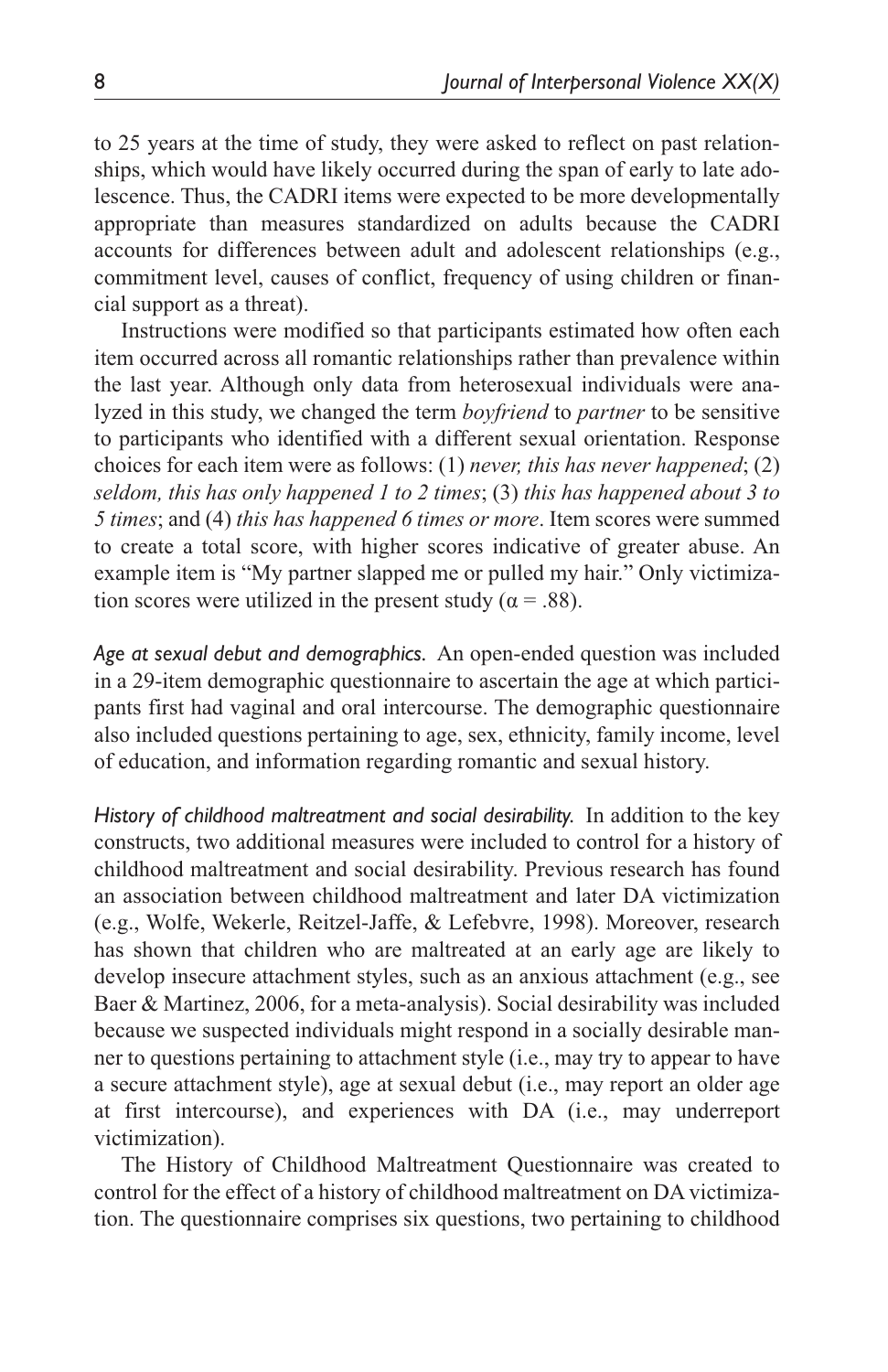physical abuse, two pertaining to childhood sexual abuse, and two pertaining to witnessed domestic violence. The items are specific to adult-to-child abuse, and exclude the possibility of sexual abuse perpetrated by a dating partner. Each item (e.g., did your parents or caregiver slap you in the face, hit, beat, or otherwise physically harm you?) was preceded by the sentence stem, "When you were a child [before the age of 14]. . . ." Participants rated each item on a 5-point Likert-type scale, ranging from  $0 = never$  (0 times) to  $4 =$ *always* (more than 20 times), based on how often they recalled those experiences occurring.

A principal components analysis (PCA) with orthogonal rotation (varimax) was conducted using questionnaire items and revealed two components that combined to explain 58.87% of the variance. Items pertaining to physical abuse clustered on Component 1, and items pertaining to sexual abuse clustered on Component 2. As described below, the sum of sexual abuse scores did not significantly correlate with the outcome variable; therefore, only the sum of the physical abuse scores was controlled for in this study (see Table 1). Internal consistency for the physical abuse scale was fair, Cronbach's  $\alpha = .67$ .

The Marlowe–Crowne Social Desirability Scale–Short Form C (MCSDS Form C; Reynolds, 1982) is a 13-item, true/false format, self-report questionnaire designed to measure socially desirable responding. It is a shortened version of the original 33-item Marlowe–Crowne Social Desirability Scale (Crowne & Marlowe, 1960), which is a reliable (Cronbach's  $\alpha$  = .76) and an efficient means of measuring social desirability (Reynolds, 1982). An example item is "I'm always willing to admit it when I make a mistake." True or false responses are coded 1 or 0, respectively, and summed to create a total score ranging from 0 to 13. Higher scores indicate a greater degree of social desirability. In the present study, the alpha coefficient for social desirability was .74.

#### *Procedure*

The current study was approved by the participating university's research ethics board. Interested students accessed the study online where they first completed the demographic questionnaire, followed by the remaining four questionnaires in random order. The total time required to complete the questionnaires was approximately 30 min. All participants who started the questionnaire received bonus credit points in a psychology course. On exiting the web-based questionnaire, participants were thanked for their participation and provided with a debriefing letter outlining the purpose of the study. This letter contained a list of community resources and information on Internet security.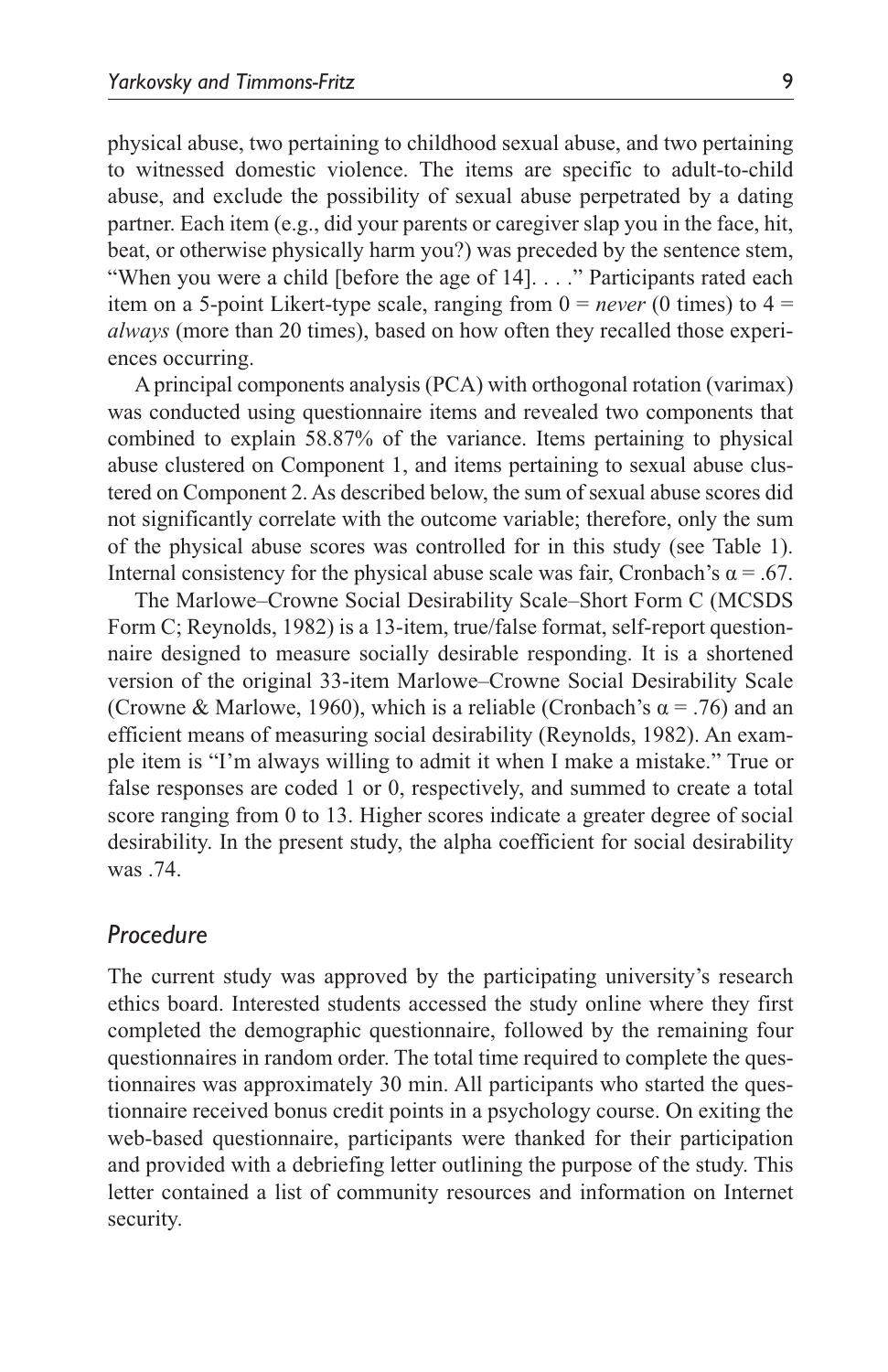| Table 1. Correlations Among DA Victimization, Anxious Attachment, Age at First Intercourse, and Potential Covariates. |                                                                       |                  |                                       |                  |               |                                       |                    |               |                             |                                |                                 |  |
|-----------------------------------------------------------------------------------------------------------------------|-----------------------------------------------------------------------|------------------|---------------------------------------|------------------|---------------|---------------------------------------|--------------------|---------------|-----------------------------|--------------------------------|---------------------------------|--|
|                                                                                                                       |                                                                       | $\frac{1}{2}$    |                                       |                  |               |                                       | $3 \t 5 \t 6 \t 7$ | $\infty$      | $\circ$                     |                                | $\frac{10}{11}$ $\frac{12}{12}$ |  |
| I. DA victimization                                                                                                   | $\overline{\phantom{a}}$                                              |                  |                                       |                  |               |                                       |                    |               |                             |                                |                                 |  |
| 2. Anxious attachment                                                                                                 | $\sum_{i=1}^{n}$                                                      |                  |                                       |                  |               |                                       |                    |               |                             |                                |                                 |  |
| 3. Vaginal intercourse age                                                                                            | $-19*$                                                                | $\frac{1}{1}$    | $\begin{array}{c} \hline \end{array}$ |                  |               |                                       |                    |               |                             |                                |                                 |  |
| 4. Oral intercourse age                                                                                               |                                                                       | S.               | $59**$                                | I                |               |                                       |                    |               |                             |                                |                                 |  |
| 5. Age                                                                                                                | $\frac{1}{2}$ 9 $\frac{2}{3}$                                         | $\frac{1}{1}$    | $22*$                                 | $\frac{1}{2}$    |               |                                       |                    |               |                             |                                |                                 |  |
| 6. Puberty age                                                                                                        |                                                                       |                  | $\supseteq$                           | 05               |               | $\begin{array}{c} \hline \end{array}$ |                    |               |                             |                                |                                 |  |
| 7. First relationship age                                                                                             |                                                                       | $-0.5$<br>$-1.4$ | $.50**$                               | $.39**$          | $\frac{1}{2}$ | $34**$                                |                    |               |                             |                                |                                 |  |
| 8. No. of relationships                                                                                               | $\frac{1}{2}$ $\frac{1}{2}$ $\frac{1}{2}$ $\frac{1}{2}$ $\frac{1}{2}$ |                  | $\frac{5}{1}$                         | $-20^*$<br>$-14$ | $.21*$        | $-1$ .                                | - 33**             |               |                             |                                |                                 |  |
| 9. Family income                                                                                                      |                                                                       | $-0.20^{*}$      | $-0.02$                               |                  | $\frac{1}{1}$ | $-0.09$                               | $\overline{Q}$     | $rac{8}{1}$   |                             |                                |                                 |  |
| 10. Physical abuse                                                                                                    | $.24*$                                                                | $34**$           | $-0.0$                                | SO.              | $\frac{8}{1}$ | $-0.8$                                | S.                 | $.27**$       | - 33**                      | $\begin{array}{c} \end{array}$ |                                 |  |
| II. Sexual abuse                                                                                                      | $\overline{C}$                                                        | $\vec{c}$        | $\frac{1}{2}$                         | $\frac{1}{2}$    | <b>eo</b>     | $\frac{1}{1}$                         | $-0.8$             | $\frac{8}{2}$ | $-0.22*$                    | $\overline{a}$                 |                                 |  |
| 12. Social desirability                                                                                               | $-31$ **                                                              | $\frac{*}{*}$    | $\frac{8}{2}$                         | $\overline{c}$   |               | $-0.1$                                | S                  | $-16$         | $\mathcal{L}_{\mathcal{D}}$ | $-37$ **                       | $-0.7$                          |  |
|                                                                                                                       |                                                                       |                  |                                       |                  |               |                                       |                    |               |                             |                                |                                 |  |

Note. DA = dating aggression.<br>\*p < .05. \*\*p < .01. *Note*. DA = dating aggression. \**p* < .05. \*\**p* < .01.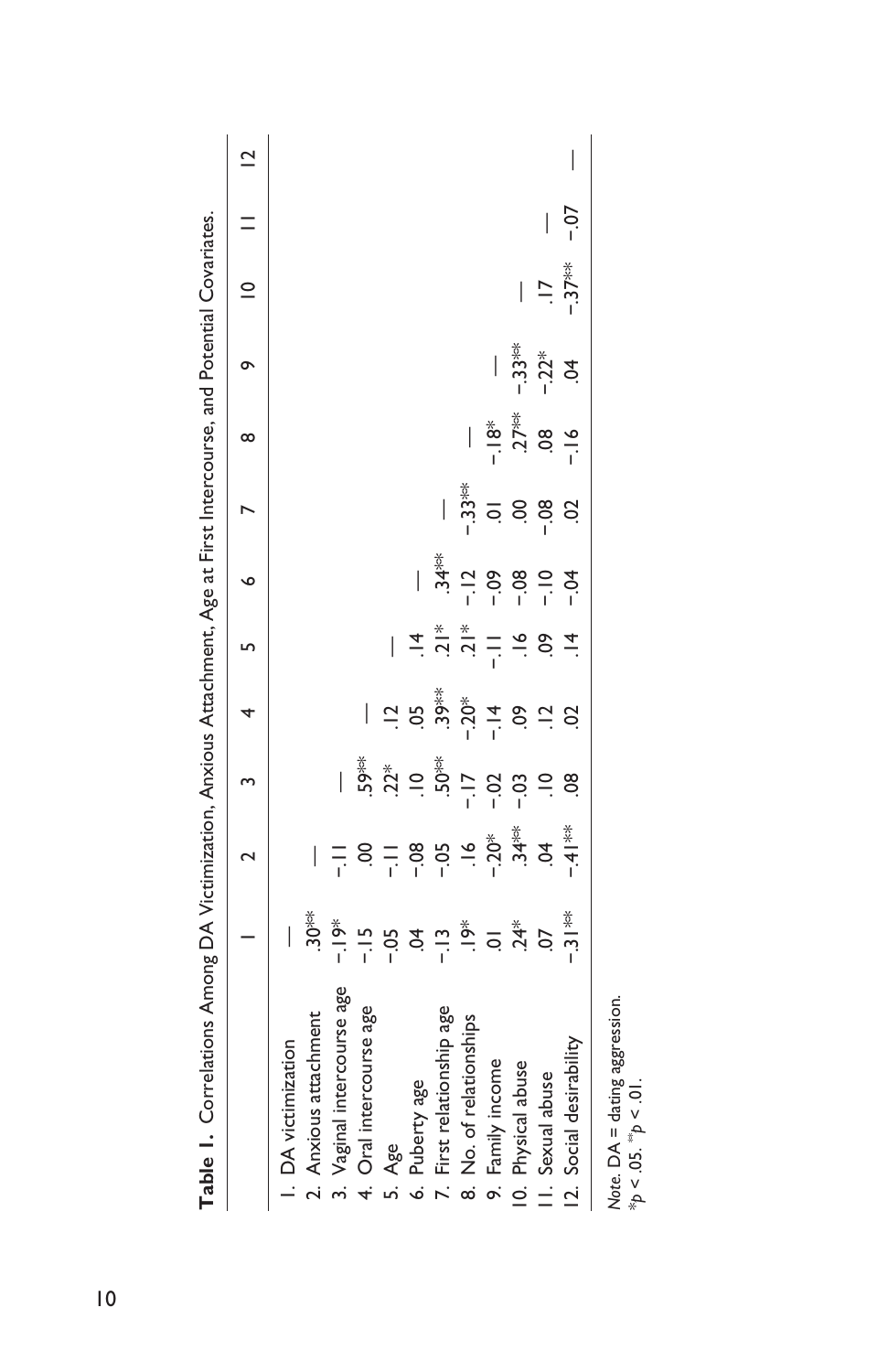|                          |                  |      |        | 90% CI  |         |
|--------------------------|------------------|------|--------|---------|---------|
| Predictor                | B                | SE B | β      | LL      | UL      |
| Step 1                   |                  |      |        |         |         |
| Constant                 | 10.90            | 3.96 |        | 4.48    | 17.04   |
| Childhood physical abuse | 0.31             | 0.34 | .08    | $-0.34$ | 1.08    |
| Social desirability      | $-0.58$          | 0.27 | $-21*$ | $-1.01$ | $-0.14$ |
| Step 2                   |                  |      |        |         |         |
| Anxious attachment       | $\vert .4 \vert$ | 0.80 | $.17*$ | 0.06    | 2.75    |
| Vaginal intercourse age  | 0.01             | 2.05 | .00    | $-2.93$ | 3.45    |

**Table 2.** Prediction of DA Victimization (Vaginal Intercourse).

*Note.* DA = dating aggression; LL = lower limit; UL = upper limit. *R*2 = .13 for Step 1, Δ*R*2 = .02 for Step 2 (*p* > .05). \**p* < .05.

## *Statistical Analyses*

All statistical analyses were performed using SPSS (Version 20.0). As a preliminary step, data were examined for missing values and violations against the assumptions of multiple linear regression. Next bivariate correlations were conducted between possible confounding variables and the independent and dependent variables. We conducted descriptive analyses to determine the prevalence rates of DA victimization as well as standard demographic information pertaining to the sample. To test the first three hypotheses, bivariate correlations were conducted between anxious attachment, age at first intercourse, and DA victimization. We conducted two multiple regression analyses (MRAs) using bootstrapped estimates to explore the associative strength of anxious attachment style and age at first intercourse with DA victimization. One MRA specified vaginal as the type of intercourse, whereas the other specified oral. For simplicity, these models will be referred to as the vaginal model and the oral model. Interaction terms were created for anxious attachment and each type of sexual debut, but were removed from their respective models, as they were not significantly associated with DA. The control variables, which differed slightly between the vaginal and oral models, were entered in Block 1 and anxious attachment style and age at first intercourse were entered in Block 2 (see Tables 2 and 3). Consistent with other research on early sexual debut (Gentzler & Kerns, 2004; Halpern et al., 2009; Silverman et al., 2001), age at first intercourse was dichotomized into those who had their sexual debut at the age of 15 years or earlier and those who had their sexual debut at an age greater than 15 years. Finally, MRAs using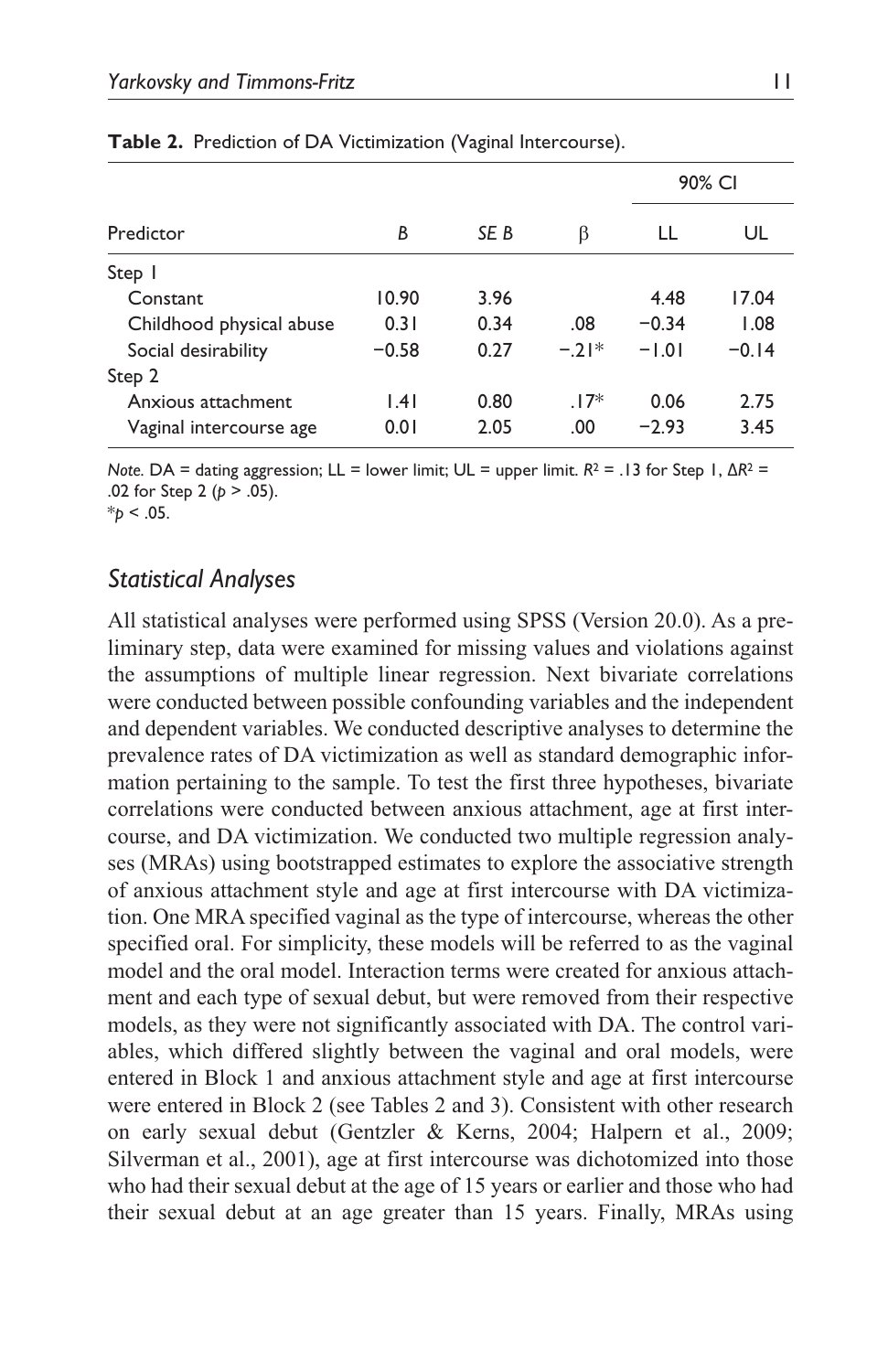|                          |         |      |          | 90% CI  |         |
|--------------------------|---------|------|----------|---------|---------|
| Predictor                | В       | SE B | β        | LL      | UL      |
| Step 1                   |         |      |          |         |         |
| Constant                 | 8.89    | 3.95 |          | 2.70    | 14.56   |
| No. of relationships     | 0.17    | 0.14 | $\pm$ 11 | $-0.04$ | 0.66    |
| Childhood physical abuse | 0.32    | 0.34 | .09      | $-0.39$ | 1.11    |
| Social desirability      | $-0.52$ | 0.27 | $-18*$   | $-0.94$ | $-0.08$ |
| Step 2                   |         |      |          |         |         |
| Anxious attachment       | 1.44    | 0.77 | $.17*$   | 0.06    | 2.65    |
| Oral intercourse age     | 2.23    | 1.81 | . 10     | $-.74$  | 5.44    |

**Table 3.** Prediction of DA Victimization (Oral Intercourse).

*Note.* DA = dating aggression; LL = lower limit; UL = upper limit. *R*2 = .16 for Step 1, Δ*R*2 = .03 for Step 2 (*p* > .05).  $*_{p}$  < .05.

bootstrapped estimates was rerun without controlling for social desirability to determine the impact of this variable on our results.

## **Results**

## *Preliminary Analyses*

We examined data for accuracy and completeness prior to conducting the main analyses. Missing values were randomly scattered throughout the data set and accounted for less than 5% of the data. An expectation maximization method was chosen to estimate missing values. One case was excluded due to data missing from an entire measure.

An examination of standardized residuals, scatterplots, leverage values, and Mahalanobis and Cook's distances revealed a small number of potentially influential outliers. Regression analyses with and without the outliers yielded negligible differences; therefore, all cases were kept in the data set. Observation of the histograms and P–P plots appeared normal, but a Kolmogorov–Smirnov test indicated that the residuals were non-normally distributed ( $p < .05$ ). A conservative bootstrapping method of resampling was used in the main analyses to compensate for this violation. All other assumptions of multiple linear regressions were upheld.

A history of childhood physical maltreatment was significantly correlated with anxious attachment ( $r = .34$ ,  $p < .001$ ) and DA victimization ( $r = .24$ ,  $p = 0.004$ ;  $r = -0.31$ ). Social desirability was also significantly correlated with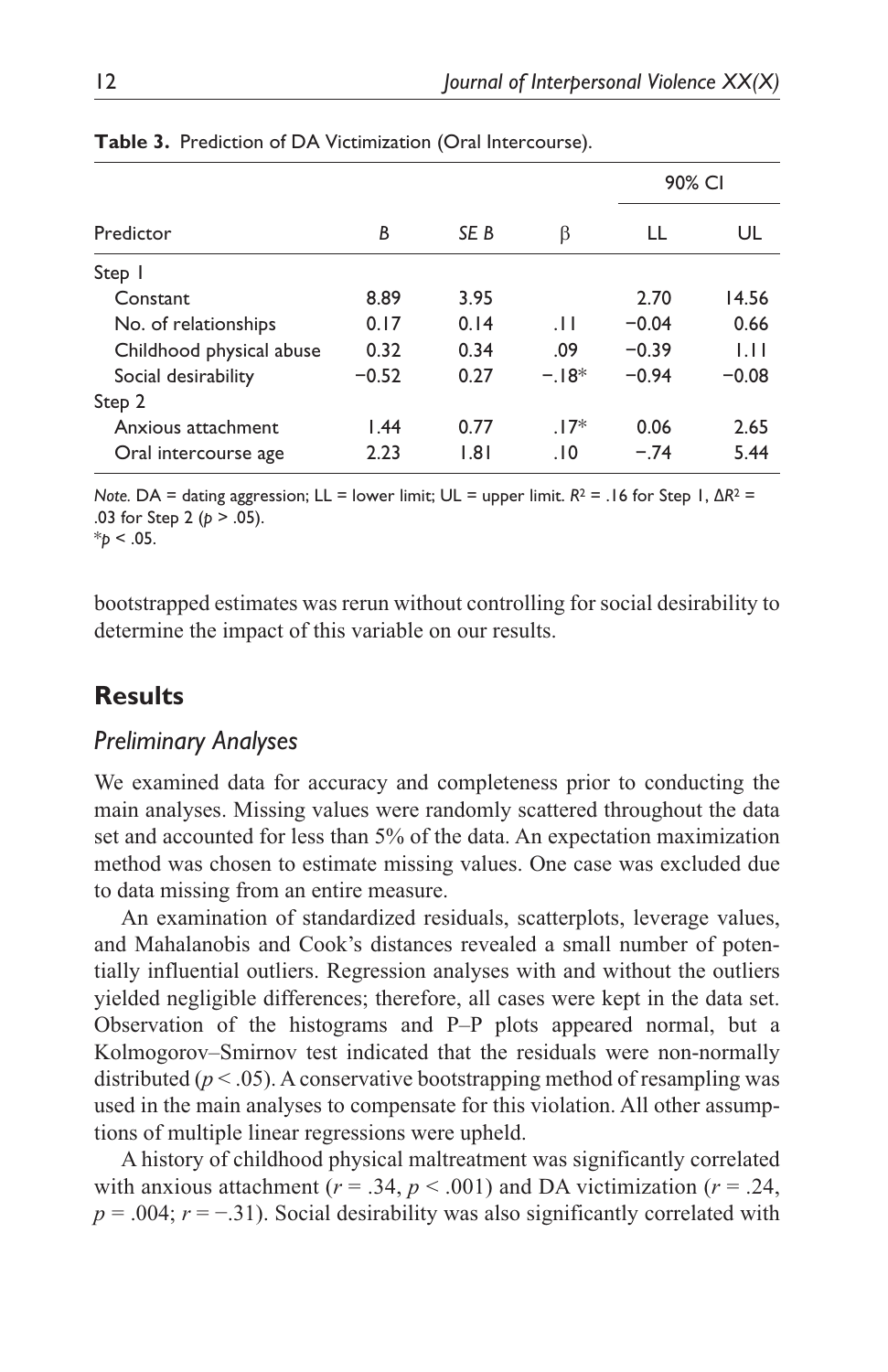anxious attachment ( $r = -0.41$ ,  $p < 0.001$ ) and DA victimization ( $r = -0.31$ ,  $p <$ .001). Furthermore, childhood physical maltreatment and social desirability were significantly correlated with each other (see Table 1). Although history of childhood maltreatment and social desirability did not significantly correlate with age at vaginal or oral sexual debut (see Table 1), they were controlled for in the main analysis because of their potential effect on the relationship between anxious attachment and the outcome variable. The number of romantic relationships was significantly correlated with both age at first oral intercourse ( $r = -0.20$ ,  $p = 0.021$ ) and DA victimization ( $r = 0.19$ ,  $p =$ .025). It was controlled for in the oral model analysis because it was presumed that individuals who have an early age at first intercourse, and a subsequently larger number of romantic relationships, may be more likely to experience DA simply due to increased probability of encountering an abusive partner rather than specific vulnerabilities associated with an individual who has consensual intercourse at an early age. Other variables were explored as potential confounds (e.g., age at puberty), but correlations with the independent and outcome variables were not significant, and thus these variables were not controlled for in the present study (see Table 1).

## *Descriptive Statistics*

Ninety-six percent of women reported having had vaginal intercourse (*n* = 131), with 15% reporting first intercourse at the age of 15 years or younger  $(M = 17.13, SD = 1.60)$ . Ninety-seven percent of women reported having had oral intercourse  $(n = 133)$ , with 20% reporting first intercourse at the age of 15 years or younger  $(M = 17.00, SD = 1.69)$ . Anxious attachment scores ranged from 2 to 6, out of a possible 1 to 7 ( $M = 3.96$ ,  $SD = 1.03$ ), with higher scores indicating greater anxious attachment. DA victimization scores ranged from 0 to 43 out of a possible 75 (*M* = 13.59, *SD* = 8.70). Only one woman reported having never experienced any form of DA victimization. Nearly all women reported experiencing at least one incident of emotional aggression (99%), 19% reported experiencing at least one incident of physical aggression, and 60% reported experiencing at least one incident of sexual aggression.

## *Main Analyses*

One-tailed Pearson correlations without control variables were conducted to test the first three hypotheses. As expected, there were significant correlations between total DA victimization and anxious attachment,  $r = .30$ ,  $p <$ .001; DA victimization and age at first vaginal intercourse, *r* = −.19, *p* = .015;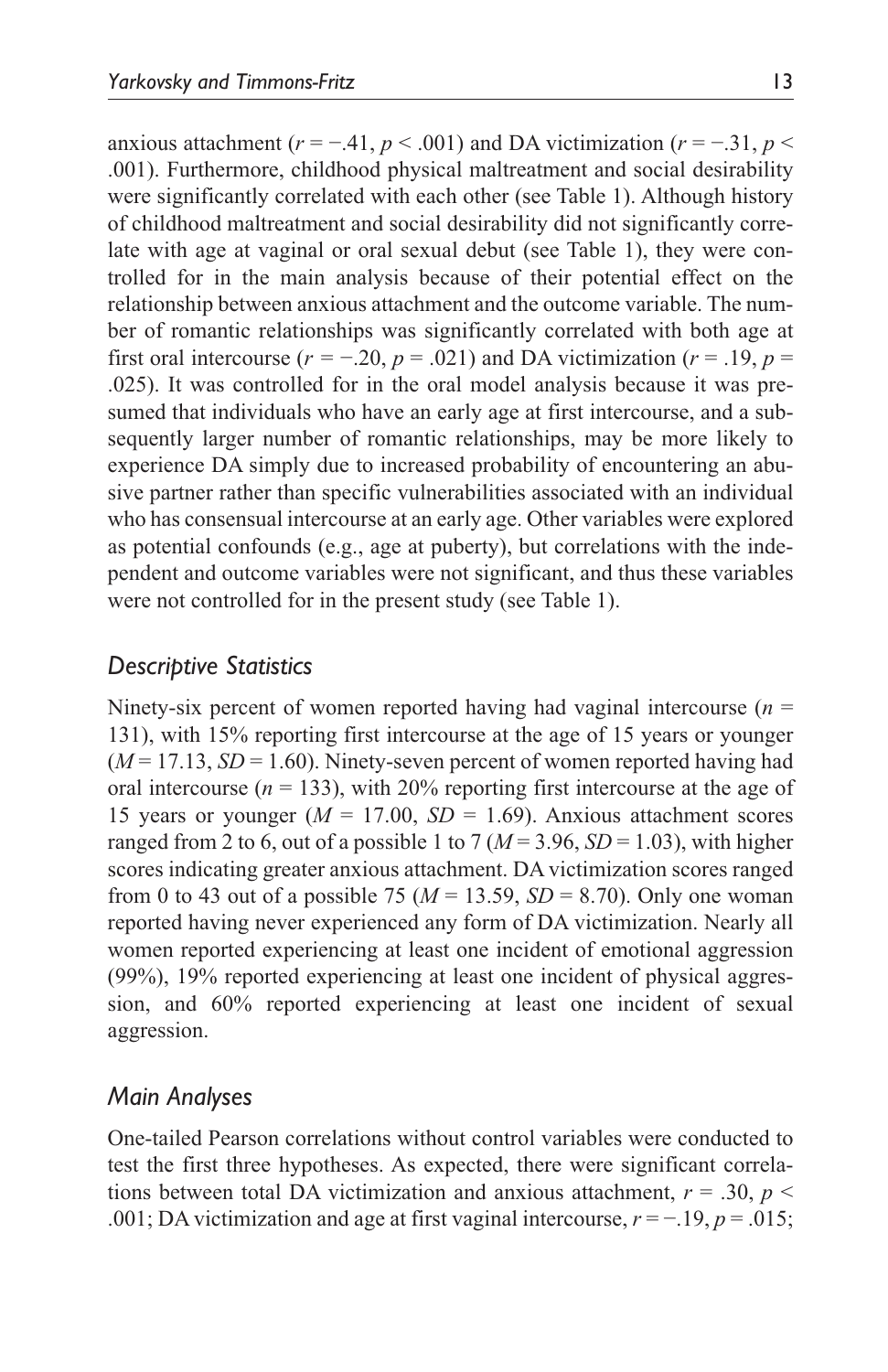and DA victimization and age at first oral intercourse,  $r = -0.15$ ,  $p = 0.046$ . Counter to our hypothesis, anxious attachment did not correlate significantly with age at first vaginal intercourse,  $r = -11$ ,  $p = .097$ , or age at first oral intercourse,  $r = .00$ ,  $p = .481$ .

Results from the bootstrap regression analyses revealed that the overall vaginal model significantly predicted DA,  $R = 0.36$ ,  $F(4, 126) = 4.70$ ,  $p = 0.001$ , as did the overall oral model,  $R = .40, F(5, 127) = 4.81, p < .001$ ; however, counter to our hypotheses, the addition of anxious attachment and an early age at first intercourse did not add significantly to either model,  $\Delta R^2 = .02$ , *p*  $= .206$  (vaginal model), and  $\Delta R^2 = .03$ ,  $p = .080$  (oral model). Thus, although anxious attachment style emerged as a significant predictor of DA in both the vaginal ( $\beta$  = .17, *p* = .041) and oral ( $\beta$  = .17, *p* = .032) models, the addition of this variable did not significantly add to the amount of variance already accounted for by the control variables. The results from these analyses are presented in Tables 2 and 3. Social desirability remained predictive of DA victimization in both the vaginal (β = −.21, *p* = .016) and oral (β = −.18, *p* = .029) models, indicating that higher social desirability scores predicted lower DA scores.

## *Additional Analyses*

We ran additional MRAs using bootstrapped estimates to further explore the impact of social desirability in both the vaginal and oral models. Social desirability was removed from Block 1 and all other entries remained the same. The overall models still significantly predicted DA,  $R = .31, F(3, 127) = 4.55$ , *p* = .005 (vaginal model), and *R* = .37, *F*(4, 128) = 5.00, *p* = .001 (oral model), but unlike when social desirability was controlled for, the amount of variance accounted for by the independent variables did add significantly to each model,  $\Delta R^2 = .05$ ,  $p = .033$  (vaginal), and  $\Delta R^2 = .06$ ,  $p = .019$  (oral). Anxious attachment remained a significant variable in both the vaginal ( $\beta = .24$ ,  $p =$ .005) and oral (β = .23,  $p = .005$ ) models.

## **Discussion**

The primary aim of this study was to replicate the reported associations between individual characteristics (attachment style and age at first intercourse) and DA victimization with the hope of adding to the literature on known risk factors for DA. Effort was placed on improving methodological limitations of past studies by using multi-item, state-of-the-art measures that assessed multiple forms of DA, by specifying the type of early sexual intercourse (i.e., consensual, vaginal, oral), and by controlling for potential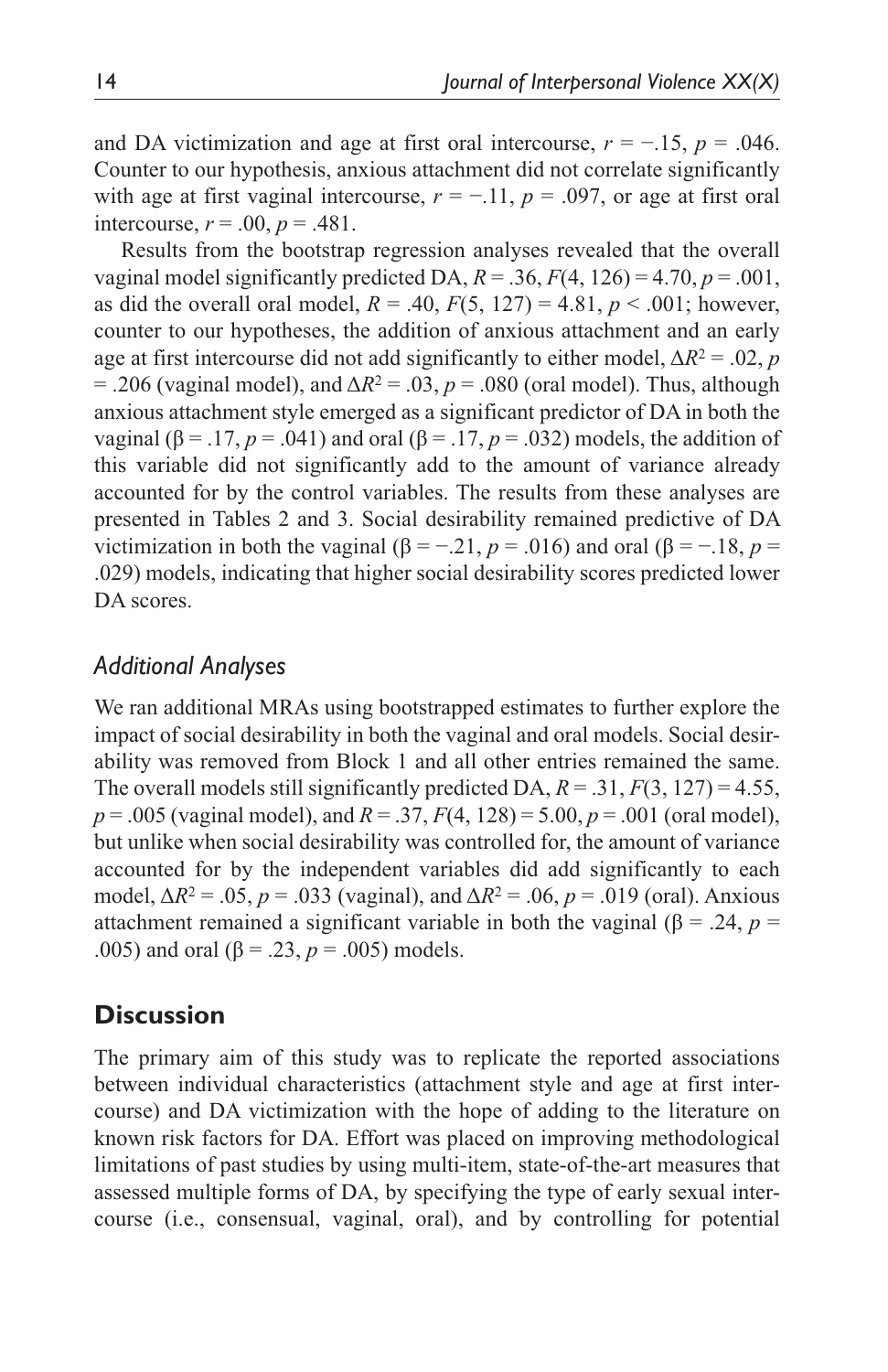confounds. That is, two out of the five questionnaires used in this study were included for the sole purpose of controlling for suspected confounding variables that are often overlooked in the related literature.

Looking solely at bivariate correlations, it appears that replication of past findings was generally demonstrated when using methodologically rigorous measures. As predicted, women who were more anxiously attached also reported more DA victimization and women who reported an early age at first vaginal and oral intercourse also reported more DA victimization. However, after accounting for control variables in a multivariate model, these individual characteristics did not add significantly to the prediction of DA in young women.

One explanation for the small amount of variance accounted for by anxious attachment and an early age at first intercourse is that these independent variables conceptually cluster with other risk variables. Indeed, we did explore the relation between an anxious attachment style and an early age at first intercourse as a possible cluster, as it has been suggested that an early age at first intercourse may be associated with other individual characteristics that place women at an increased risk of DA. Although the relation between attachment style and sexual debut timing was not significant in this study, other individual characteristics (e.g., substance use, deviant peer group, parental monitoring, family income, childhood maltreatment) or qualities of the sexual debut (e.g., degree to which women consented to unwanted intercourse) may be related to DA and compound the risk of an early sexual debut. It may be more contextually appropriate to explore early sexual intercourse as part of a cluster of other risk variables, such as Jessor's (1982, 1991) problem behaviors construct, or as a risky romantic relationships cluster (e.g., early sexual intercourse, multiple partners, unsafe sexual practices). Adding an early age of first intercourse to a predictive model as part of a cluster of other risk variables (e.g., by means of a total risk score), may garner different results compared with entering each potential risk variable separately. Thus, despite the nonsignificant multivariate effect, it might be premature to disregard an early age of first intercourse as a risk factor for DA victimization (whether on its own or as part of a cluster of risk factors), especially given that other research has suggested that early intercourse can be a pivotal event that changes young girls in such a way as to place them at a heightened risk of negative outcomes (Armour & Haynie, 2007). Instead, prospective longitudinal research needs to be conducted to determine the antecedents and consequences of an early sexual debut and its potential relation with DA.

As previously mentioned, the overall fit of the multivariate models were significant, but neither anxious attachment style nor age at first intercourse predicted DA victimization above and beyond past childhood maltreatment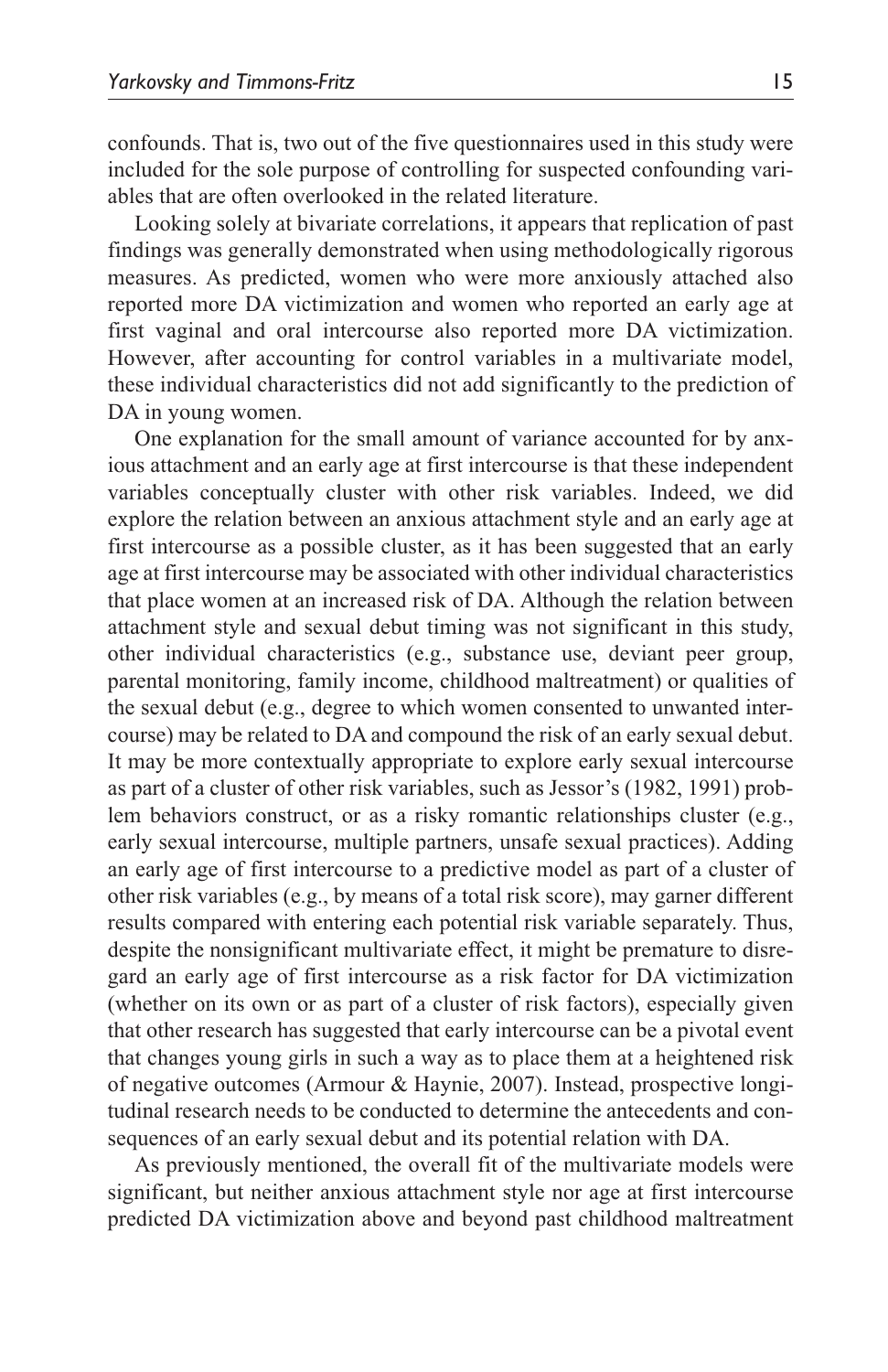and social desirability. Anxious attachment style appeared to be a significant predictor in both models, but was unable to account for variance above and beyond that already accounted for by the control variables (most notably, social desirability). In fact, social desirability was the strongest predictor of DA victimization in both the vaginal and oral models (see Tables 2 and 3), indicating that as women became more conscientious about responding in a socially appropriate manner, their report of DA decreased. Especially notable is that this pattern of responding occurred even in the context of an anonymous online survey. Additional analyses revealed that if we had neglected to control for social desirability, anxious attachment would have added significantly to the predictive model of DA. Had we been able to successfully prevent individuals from responding in a socially desirable manner, we may have observed that individuals low in anxious attachment (i.e., securely attached) also may have been low in DA victimization.

Although many authors control for standard demographic variables (e.g., number of partners, age), the present findings reiterate the importance of considering potential confounds a priori so that additional measures can be included into the study's procedures. In light of the substantial impact that social desirability had on our findings, we recommend that findings from past research on sensitive topics (e.g., DA, sexual behavior) be interpreted with caution unless steps were taken to reduce the impact of biased response styles. Researchers and practitioners should consider the power that perceived societal norms could have on women's ability to disclose DA—even when using online surveys.

Another indication that reports of DA victimization may not be an accurate reflection of women's true experience is that the CADRI does not account for the context in which the DA arose. This is a common flaw of many measures of DA, and women in this study, as well as in other studies, may have underreported DA victimization if they confused truly aggressive acts as signs of affection or as play behavior, or overreported DA victimization if they endorsed actual incidences of play and affection that occurred outside of the context of relationship conflict as acts of aggression (Fritz, 2005). The prevalence rates of DA subtypes obtained in this study were consistent with previous research (Muñoz-Rivas, Graña, O'Leary, & González, 2007; Smith et al., 2003), but the confusion between play behavior and aggressive acts, as well as social desirability, may have skewed these estimates. Future research should differentiate aggressive from play behavior, aggressive from defensive behavior, motivations for aggressive acts, and the events leading up to the aggressive incident to determine if the individual's endorsement of certain behaviors is an accurate representation of DA victimization. Indeed, when seeking to identify risk factors for DA, one hopes to uncover factors associated with true DA victimization and not simply play behavior.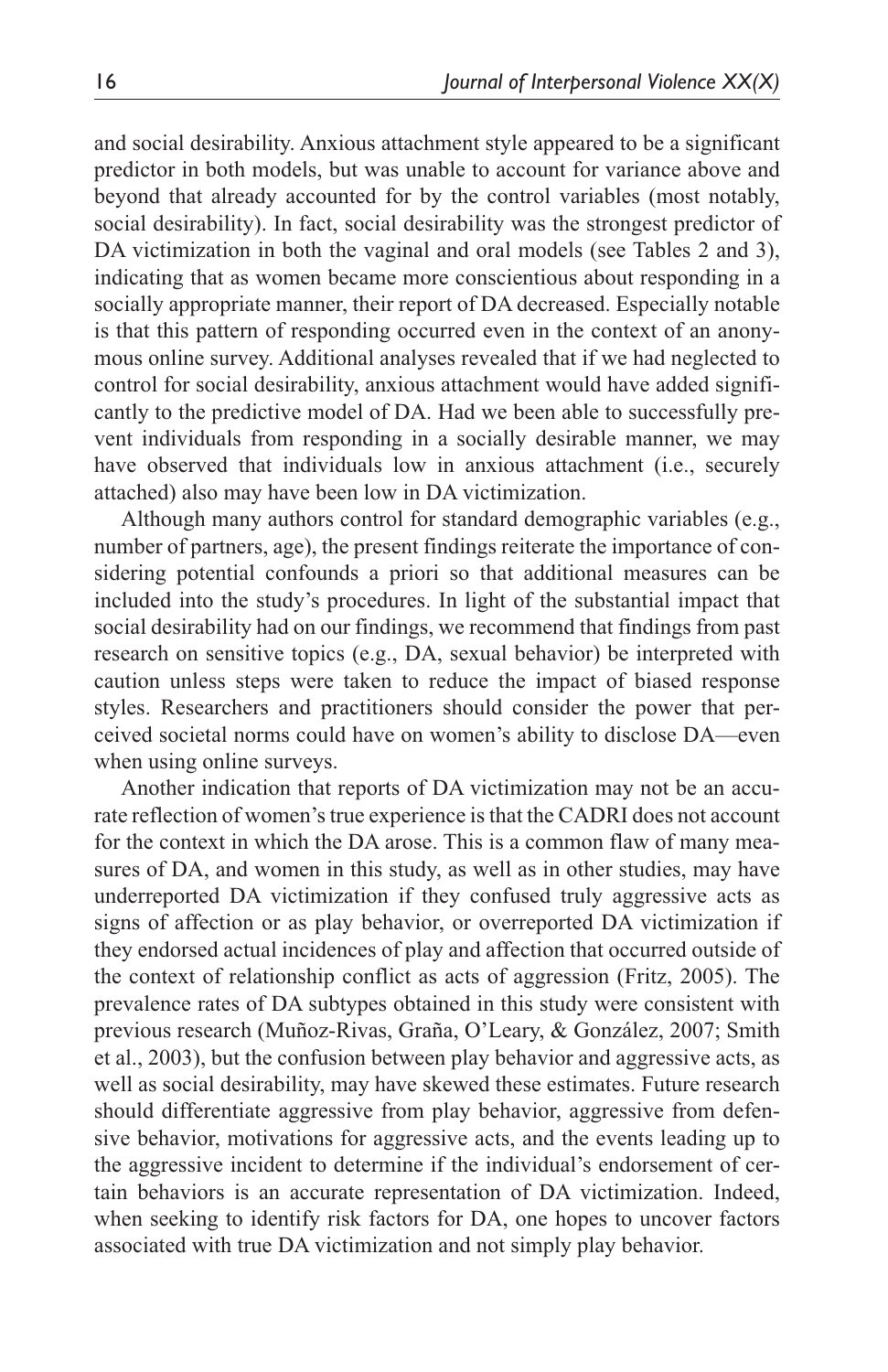Another limitation of this study was that we did not differentiate women who reported victimization-only from those who reported both victimization and perpetration of DA. Comparisons between women who are mutually aggressive and women who are victims-only would allow for a more comprehensive understanding of the risk factors associated with DA victimization. For example, it may be that anxious attachment is more common among women who are victims-only as opposed to those who are both victims and perpetrators, as anxiously attached individuals are said to be preoccupied with maintaining closeness and intimacy in relationships and use of aggression against a partner would likely increase the risk of separation. Given that adolescents involved in aggressive romantic relationships are often both victims and perpetrators of DA (Avery-Leaf, Cascardi, O'Leary, & Cano, 1997; Gray  $&$  Foshee, 1997), it is likely that a large proportion of women's relationships were mutually aggressive.

Ultimately, prospective research is necessary to provide a more accurate representation of the relation among attachment style, early sexual experiences, and subsequent DA victimization. Assessing attachment style, and other individual characteristics, at multiple time points before and after experiences of first sexual intercourse and DA victimization would help elucidate the cascade of individual changes that lead to an increased risk of experiencing DA. Furthermore, the generalizability of the present findings is limited by including a predominantly White, female, Canadian, university student, convenience sample, which reported a relatively low frequency of DA victimization (the highest DA score reported was 43 out of a possible 100). Replication of this study with a clinical sample may yield significant findings, as those individuals are likely to endorse more severe forms of DA. Due to the sensitive nature of DA and sexuality, increased attention needs to be given to the strong influence of social desirability. These findings add to our understanding of the risk factors associated with DA and stress the importance and utility of refined replication and sound methodology. Although this study did not firmly identify anxious attachment style and early age of first sexual intercourse as risk factors for DA, it did highlight the complexity inherent in studying such a sensitive and important topic.

#### **Declaration of Conflicting Interests**

The author(s) declared no potential conflicts of interest with respect to the research, authorship, and/or publication of this article. $[AQ: 2]$ 

#### **Funding**

The author(s) disclosed receipt of the following financial support for the research, authorship, and/or publication of this article: This research was supported by the Social Sciences and Humanities Research Council and the Ontario Graduate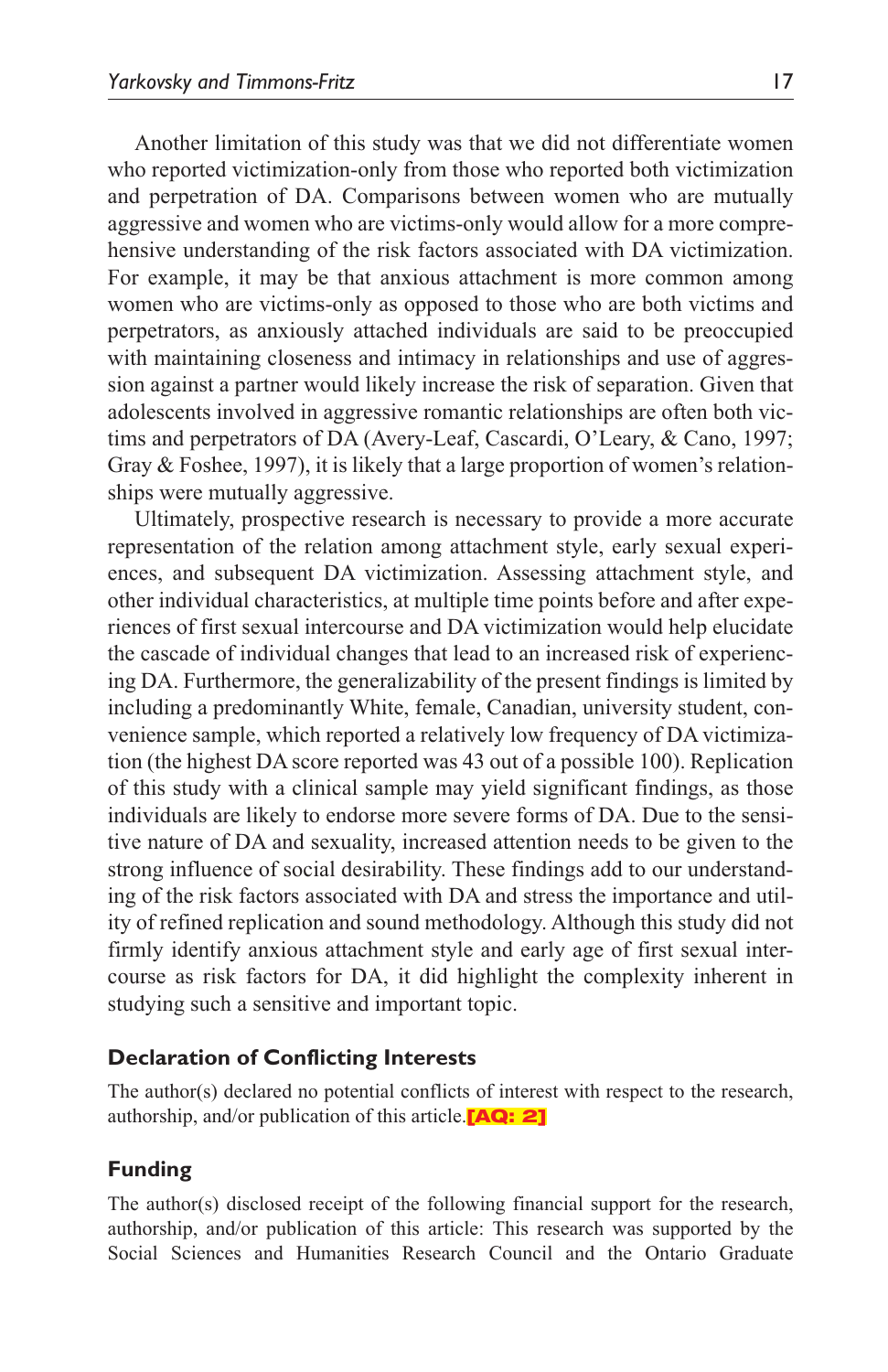Scholarship. Nicole Yarkovsky was the recipient of both an Ontario Graduate Scholarship (2010/2011) and a Social Science and Humanities Research Council Master's Scholarship (2009/2010) during the time period in which she conducted this research. Although these were awards and not research grants, she would like to acknowledge both funding agencies for supporting her while she completed this research.**[AQ: 3]** 

#### **References**

- Ainsworth, M. D. S., Blehar, M. C., Waters, E., & Wall, S. (1978). *Patterns of attachment: A psychological study of the strange situation*. Hillside, NJ: Erlbaum.
- Armour, S., & Haynie, D. L. (2007). Adolescent sexual debut and later delinquency. *Journal of Youth and Adolescence*, *36*, 141-152. doi:10.1007/s10964-006-9128-4
- Avery-Leaf, S., Cascardi, M., O'Leary, K. D., & Cano, A. (1997). Efficacy of a dating violence prevention program on attitudes justifying aggression. *Journal of Adolescent Health*, *21*, 11-17. doi:10.1016/S1054-139X(96)00309-6
- Baer, J. C., & Martinez, C. D. (2006). Child maltreatment and insecure attachment: A meta-analysis. *Journal of Reproductive and Infant Psychology*, *24*, 187-197. doi:10.1080/02646830600821231
- Bartholomew, K., & Horowitz, L. M. (1991). Attachment style among young adults: A test of a four-category model. *Journal of Personality and Social Psychology*, *61*, 226-244. doi:10.1037/0022-3514.61.2.226
- Bersamin, M. M., Fisher, D. A., Walker, S., Hill, D. L., & Grube, J. W. (2007). Defining virginity and abstinence: Adolescents' interpretations of sexual behaviors. *Journal of Adolescent Health*, *41*, 182-188. doi:10.1016/  $j.i]$ adohealth.2007.03.011 $[AQ: 4]$
- Bogaert, A. F., & Sadava, S. (2002). Adult attachment and sexual behavior. *Personal Relationships*, *9*, 191-204. doi:10.1111/1475-6811.00012
- Bookwala, J., Frieze, I., Smith, C., & Ryan, K. (1992). Predictors of dating violence: A multivariate analysis. *Violence and Victims*, *7*, 297-311. Retrieved from http:// ejournals.ebsco.com.ezproxy.uwindsor.ca/direct.asp?ArticleID=4FDB9185A6E 6CDF07A0C
- Bowlby, J. (1973). *Attachment and loss: Vol. 2. Separation*. New York, NY: Basic Books.
- Brennan, K. A., Clark, C. L., & Shaver, P. R. (1998). Self-report measurement of adult romantic attachment: An integrative overview. In J. A. Simpson & W. S. Rholes (Eds.), *Attachment theory and close relationships* (pp. 46-76). New York, NY: Guilford Press.
- Brennan, K. A., & Shaver, P. R. (1995). Dimensions of adult attachment, affect regulation, and romantic relationship functioning. *Personality and Social Psychology Bulletin*, *21*, 267-283. doi:10.1177/0146167295213008
- Cooper, M. L., Shaver, P. R., & Collins, N. L. (1998). Attachment styles, emotion regulation, and adjustment in adolescence. *Journal of Personality and Social Psychology*, *74*, 1380-1397. doi:10.1037/0022-3514.74.5.1380
- Crowne, D. P., & Marlowe, D. (1960). A new scale of social desirability independent of psychopathology. *Journal of Consulting Psychology*, *24*, 349-354. doi:10.1037/h0047358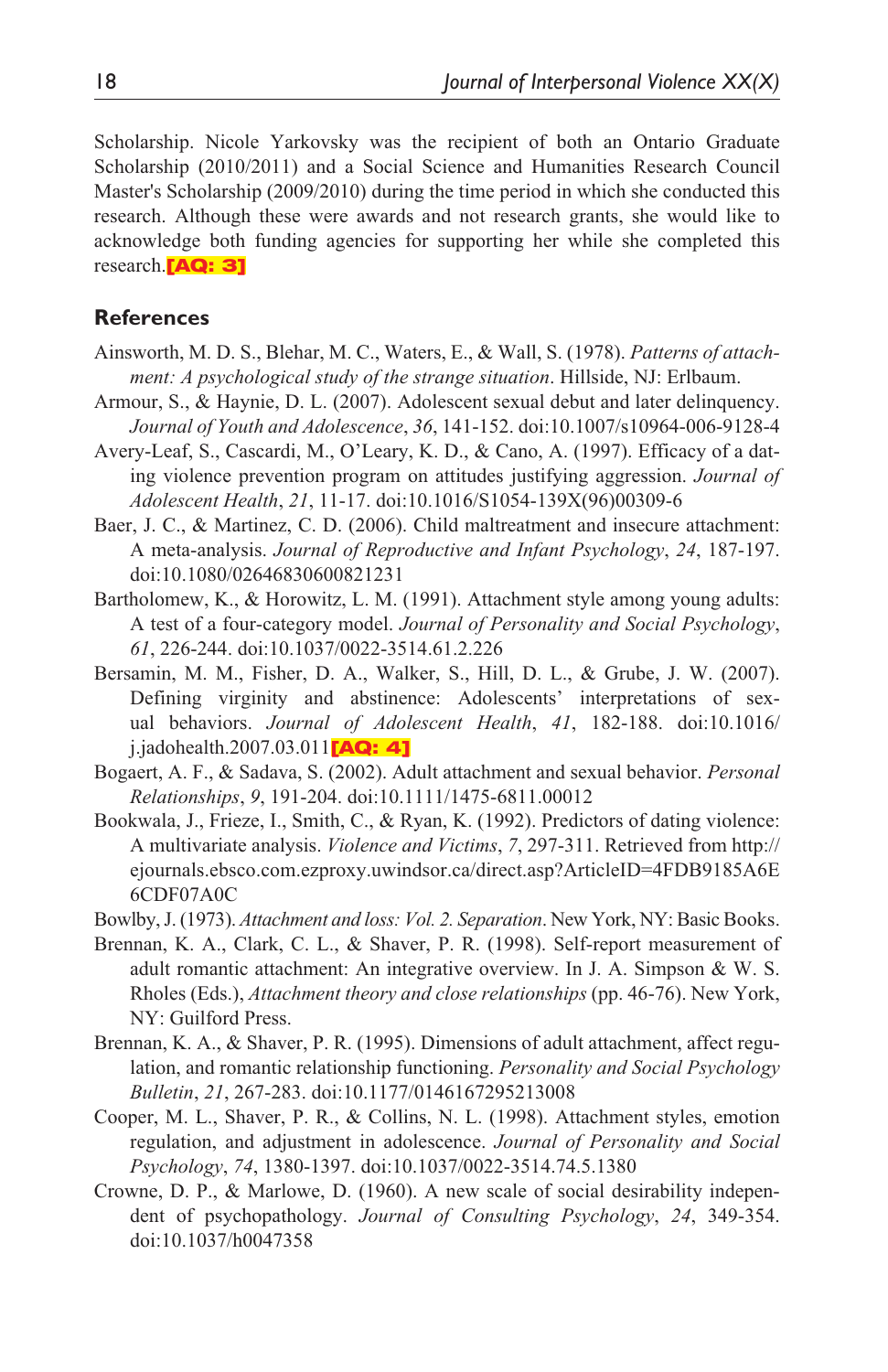- Diamond, D., & Blatt, S. J. (2007). Introduction. In D. Diamon, S. J. Blatt, & J. D. Lichtenberg (Eds.), *Attachment and sexuality* (pp. 1-26). New York, NY: Erlbaum.
- Fraley, R. C., & Davis, K. E. (1997). Attachment formation and transfer in young adults' close friendships and romantic relationships. *Personal Relationships*, *4*, 131-144. doi:10.1111/j.1475-6811.1997.tb00135.x
- Fritz, P. A. T. (2005). *Attributions for partner aggression in specific incidents of aggression* (Unpublished doctoral dissertation). Stony Brook University, Stony Brook, NY.
- Gentzler, A. L., & Kerns, K. A. (2004). Associations between insecure attachment and sexual experiences. *Personal Relationships*, *11*, 249-265. doi:10.1111/j.1475- 6811.2004.00081.x
- Gray, H. M., & Foshee, V. (1997). Adolescent dating violence: Differences between one-sided and mutually violent profiles. *Journal of Interpersonal Violence*, *12*, 126-141. doi:10.1177/088626097012001008
- Halpern, C. T., Spriggs, A. L., Martin, S. L., & Kupper, L. L. (2009). Patterns of intimate partner violence victimization from adolescence to young adulthood in a nationally representative sample. *Journal of Adolescent Health*, *45*, 508-516. doi:10.1016/j.jadohealth.2009.03.011
- Hazan, C., & Shaver, P. (1987). Romantic love conceptualized as an attachment process. *Interpersonal Relations and Group Processes*, *52*, 511-524. doi:10.1037/0022-3514.52.3.511
- Henderson, A. J. Z., Bartholomew, K., Trinke, S. J., & Kwong, M. J. (2005). When loving means hurting: An exploration of attachment and intimate abuse in a community sample. *Journal of Family Violence*, *20*, 219-230. doi:10.1007/s10896- 005-5985-y
- Higginbotham, B. J., Ketring, S. A., Hibbert, J., Wright, D. W., & Guarino, A. (2007). Relationship religiosity, adult attachment styles, and courtship violence experienced by females. *Journal of Family Violence*, *22*, 55-62. doi:10.1007/s10896- 006-9049-8
- Jessor, R. (1982). Problem behavior and the developmental transition in adolescence. *Journal of School Health*, *52*, 295-300. doi:10.1111/j.1746-1561.1982.tb04626.x
- Jessor, R. (1991). Risk behavior in adolescence: A psychosocial framework for understanding action. *Journal of Adolescent Health*, *12*, 597-605. doi:10.1037/0278- 6133.10.1.52
- Li, T., & Chan, D. K.-S. (2012). How anxious and avoidant attachment affect romantic relationship quality differently: A meta-analytic review. *European Journal of Social Psychology*, *42*, 406-419. doi:10.1002/ejsp.1842
- Makepeace, J. M. (1983). Life events stress and courtship violence. *Family Relations: An Interdisciplinary Journal of Applied Family Studies*, *32*, 101-109. doi:10.2307/583984
- Muñoz-Rivas, M. J., Graña, J. L., O'Leary, K. D., & González, M. P. (2007). Aggression in adolescent dating relationships: Prevalence, justification, and health consequences. *Journal of Adolescent Health*, *40*, 298-304. doi:10.1016/ j.jadohealth.2006.11.137